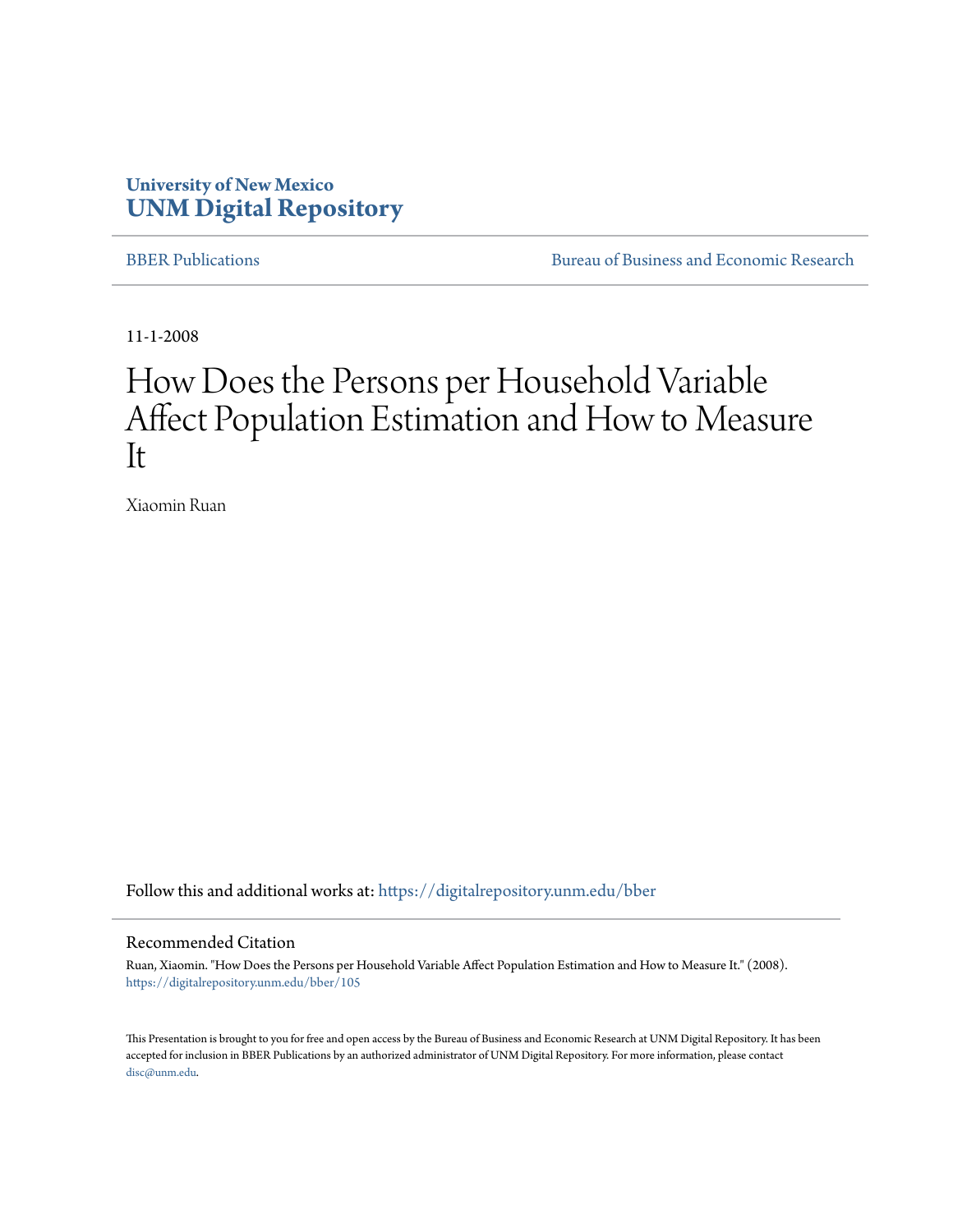# How does the Persons per Household Affect Population Estimation and how to Measure it

Xiaomin Ruan



University of New Mexico BBER Population Estimation & Projection Program For the Data User Conference, Nov. 2008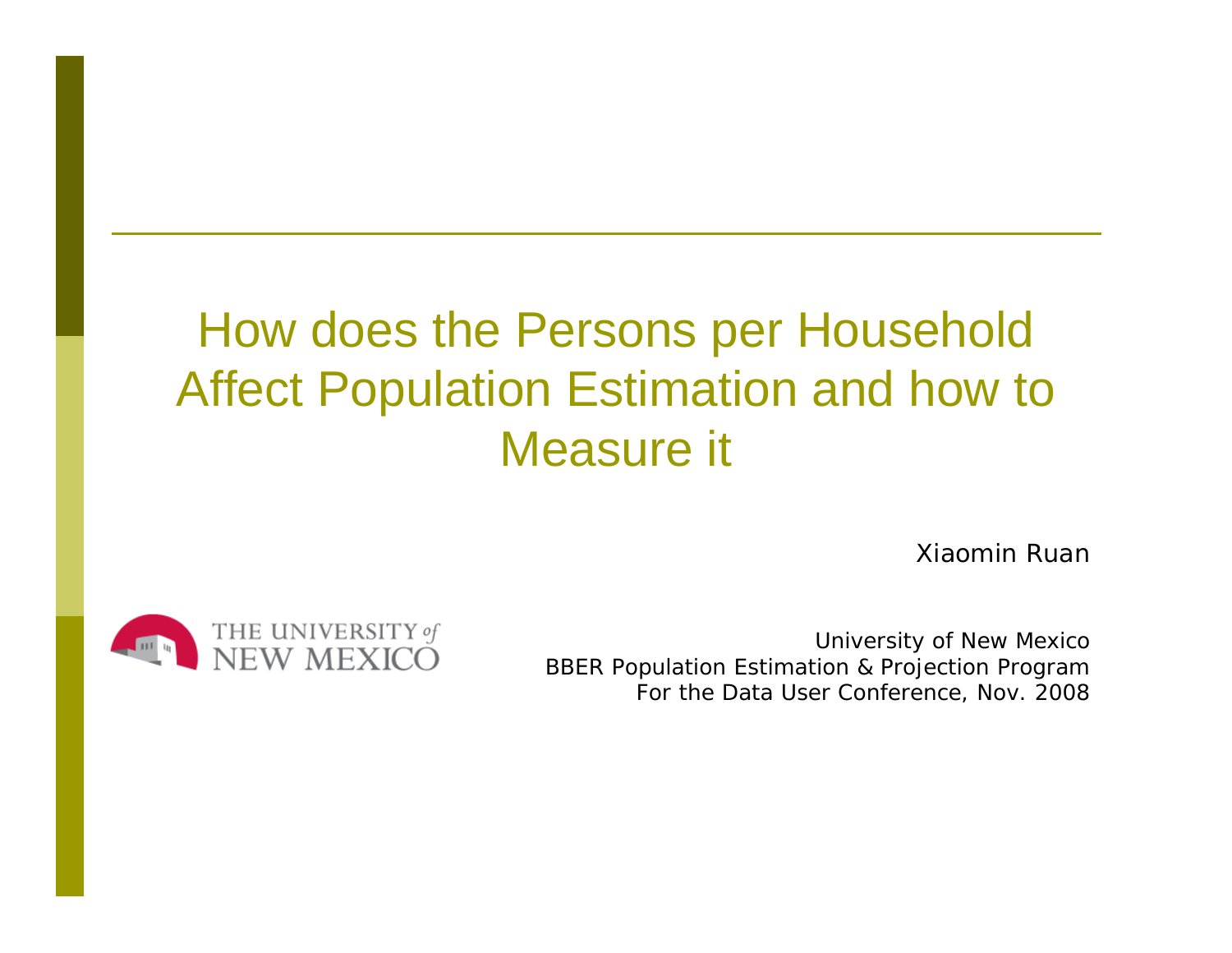#### Outlines

- Concepts related to persons per household (PPH)
- $\blacksquare$  Effects of PPH in housing unit method
- **O** Components that affect PPH
- **D** PPH estimation model selection and validation
- **□** Exploration of forecasting PPH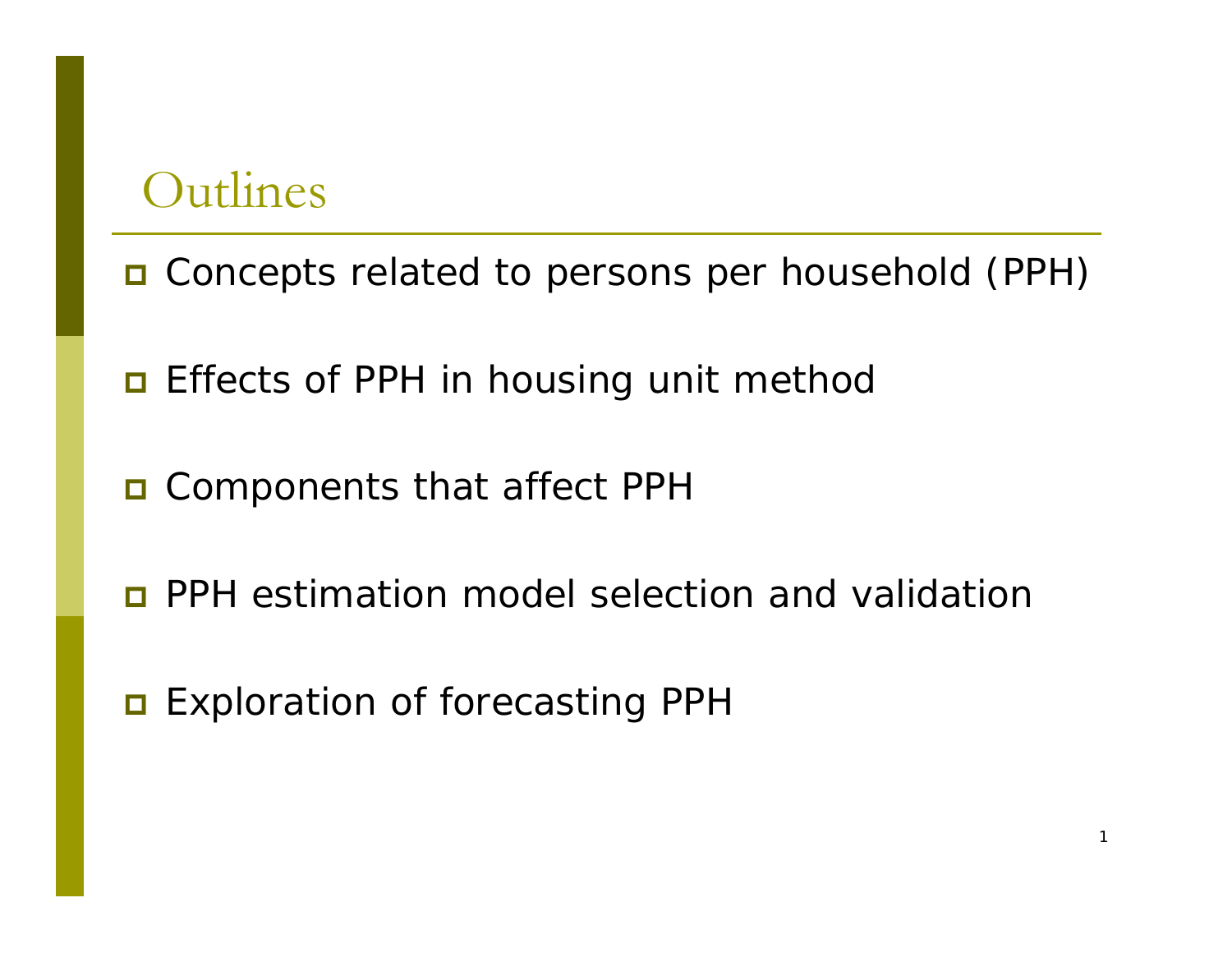## Concepts Related to Persons per Household

#### **D** Persons per Household (PPH)

— the number of persons in one household. Also named as Household Size by Census Bureau.

PPH = Total Population / # Households (or # Housing Units)

#### **□** Household

— A household includes all persons who **occupy** a housing unit.

#### B Housing Unit (HU)

— A housing unit is a house, an apartment, a mobile home, a group of rooms, or a single room that is **occupied** as a separate living quarters.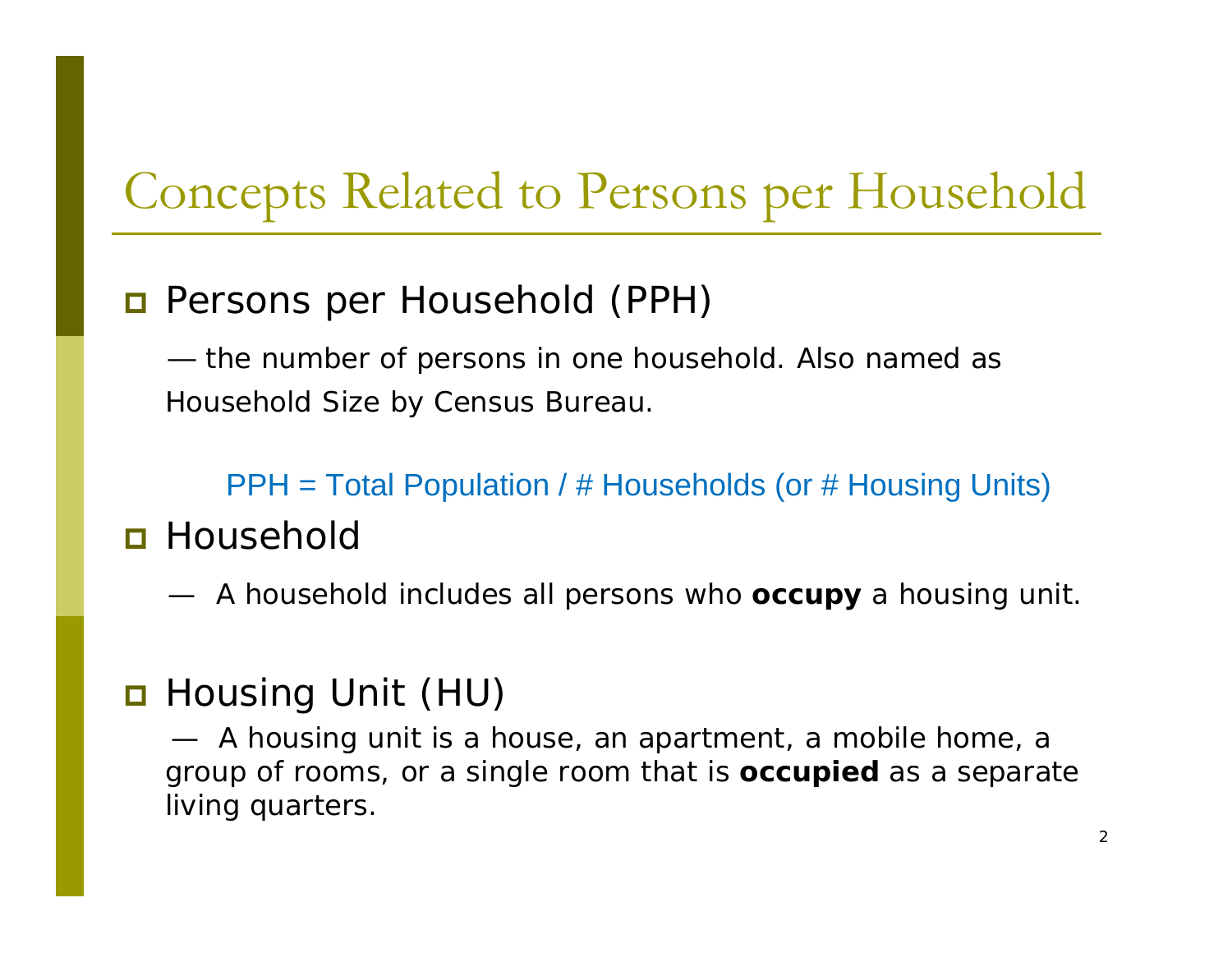## PPH in Population Estimation



**Total Persons**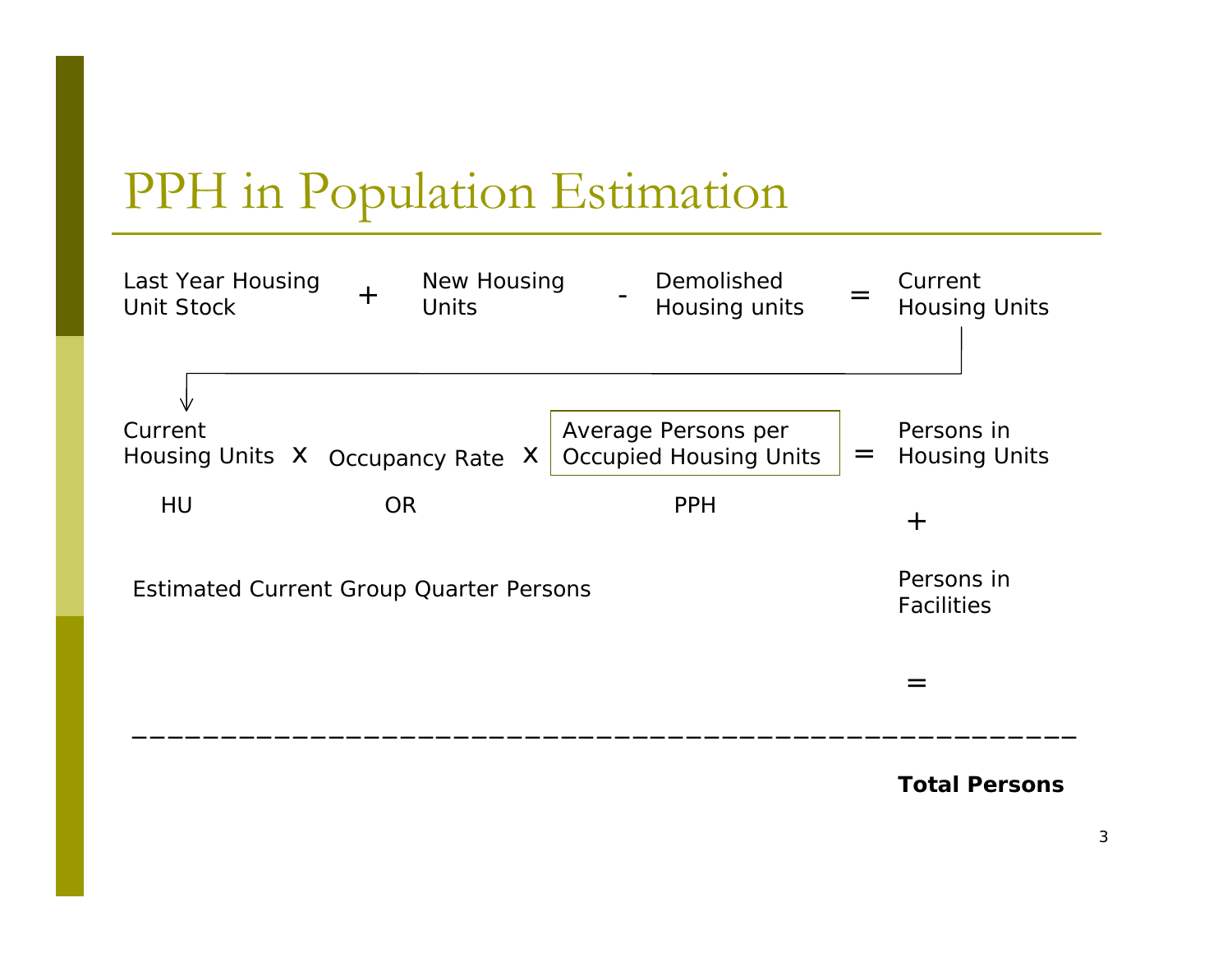### Sensitivity of Population Estimation to PPH

| <b>Geographic Level</b> |                |             | <b>PPH Variation</b> |           |                     |            |  |  |
|-------------------------|----------------|-------------|----------------------|-----------|---------------------|------------|--|--|
|                         |                | Census 2000 | $-1%$                | $-2%$     | $-5%$               | $-10%$     |  |  |
|                         | <b>PPH</b>     | 2.34        | 2.32                 | 2.27      | 2.16                | 1.94       |  |  |
| <b>Tract</b>            | Occupied HU    | 1,183       |                      |           |                     |            |  |  |
|                         | Population     | 2,771       | 2,743                | 2,688     | 2,554               | 2,299      |  |  |
|                         | Absolute Diff. |             | $-28$                | $-83$     | $-217$              | $-472$     |  |  |
|                         | <b>PPH</b>     | 2.52        | 2.49                 | 2.47      | 2.39                | 2.27       |  |  |
| County                  | Occupied HU    | 220,936     |                      |           |                     |            |  |  |
|                         | Population     | 556,678     | 551,111              | 545,544   | 528,844             | 501,010    |  |  |
|                         | Absolute Diff. |             | $-5,567$             | $-11,134$ | $-27,834$           | $-55,668$  |  |  |
|                         | <b>PPH</b>     | 2.68        | 2.66                 | 2.63      | 2.55                | 2.41       |  |  |
| <b>State</b>            | Occupied HU    | 677,971     |                      |           |                     |            |  |  |
|                         | Population     | 1,819,046   | 1,800,856            |           | 1,782,665 1,728,094 | 1,637,141  |  |  |
|                         | Absolute Diff. |             | $-18,190$            | $-36,381$ | $-90,952$           | $-181,905$ |  |  |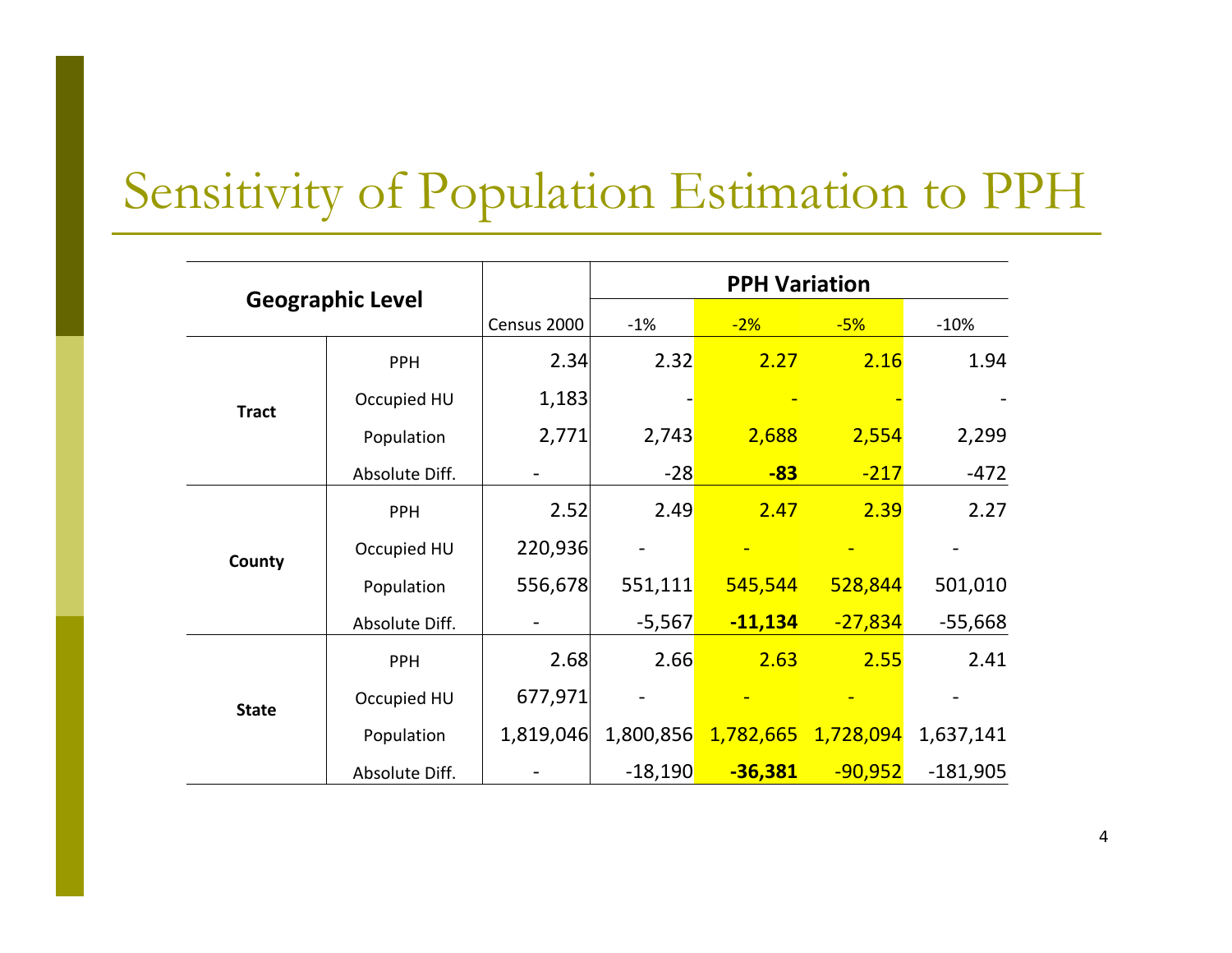### Components that affect PPH

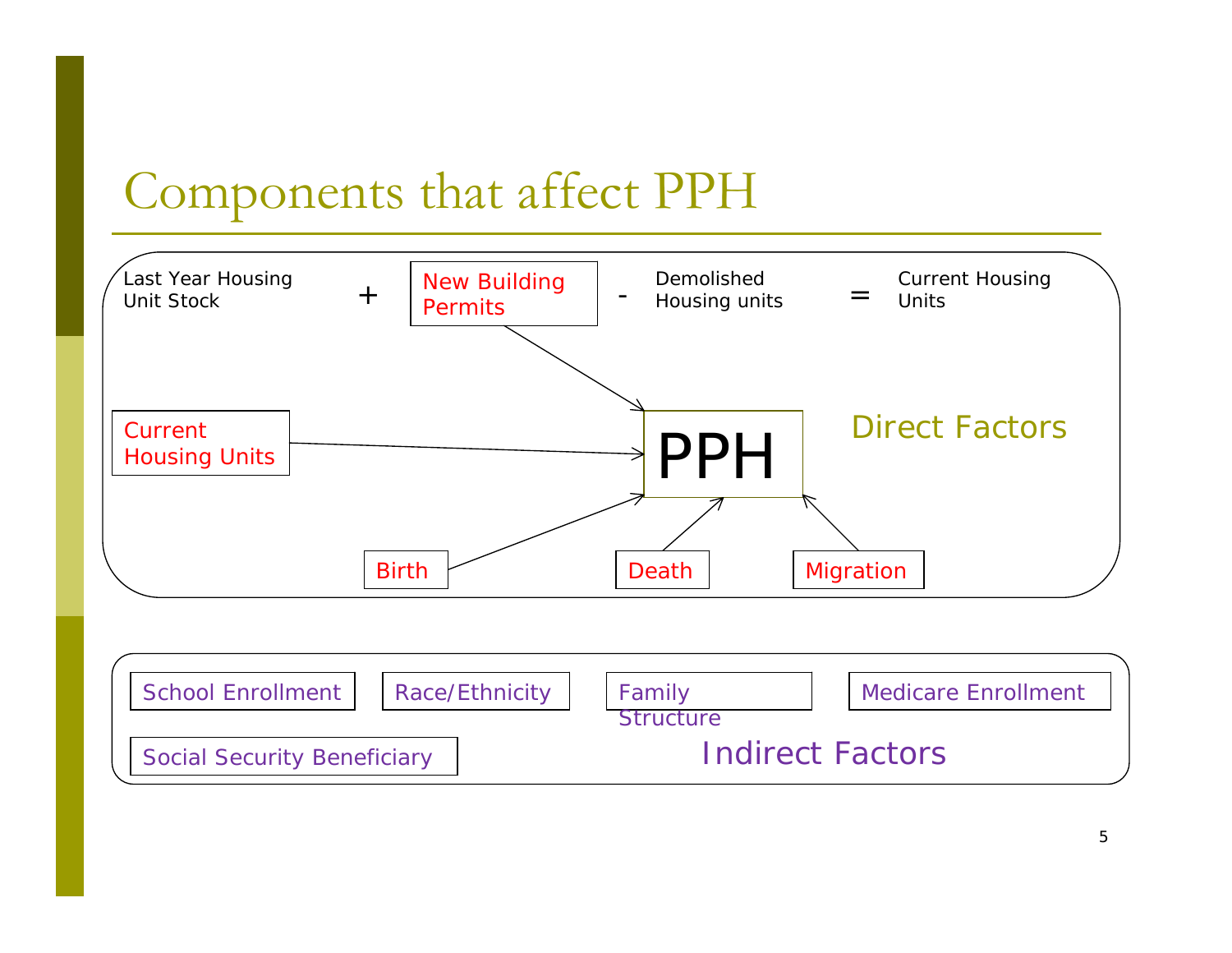#### Available Source Data

| <b>Data Source</b>       | <b>Time Span</b> | <b>Note</b>                                                                        |
|--------------------------|------------------|------------------------------------------------------------------------------------|
| <b>ACS</b>               | 2002-2007        | Only MSA available                                                                 |
| <b>OASDI</b>             | 1984-2006        | Cibola missed 84-87 data, while Catron and Harding have imcomplete 86 and 87 data. |
| Medicare                 | 1998-2006        | Complete                                                                           |
| Birth                    | 1990-2006        | Complete                                                                           |
| Death                    | 1990-2006        | Complete                                                                           |
| <b>IRS Migration</b>     | 1981-2007        | Missed year 82, 83, 90, 91, 92 data                                                |
| <b>School Enrollment</b> | 1986-2006        | Complete grade 1 to 12                                                             |
| <b>Building Permit</b>   | 2000-2006        | Complete                                                                           |
| Employment               | 1995-2006        | Complete                                                                           |
| Race from Birth          | 1990-2005        | Complete                                                                           |
| Race from Death          | 1990-2005        | Complete                                                                           |
| Race from Sch Enroll     | 1989-2004        | Complete                                                                           |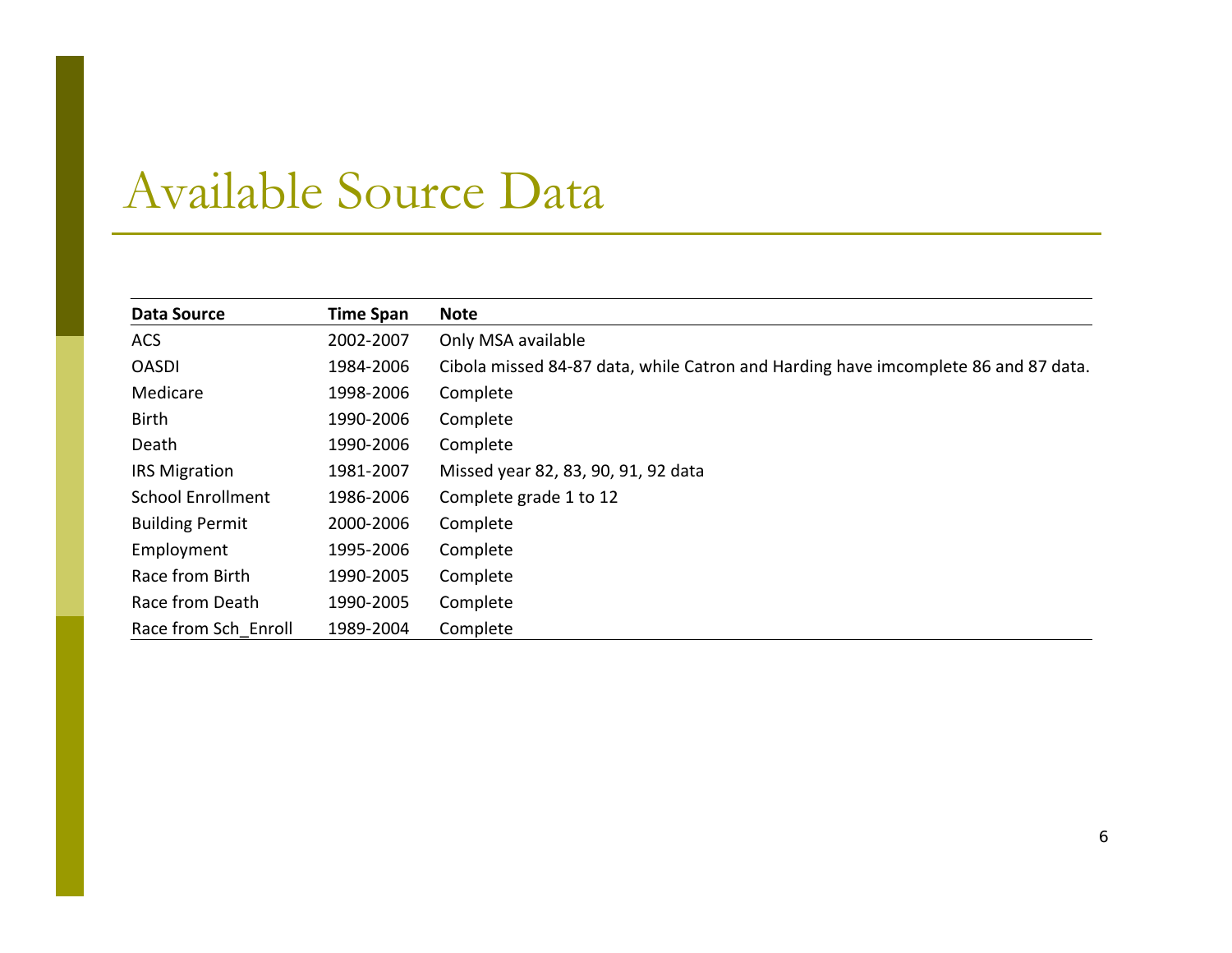### Regression Method

- $\Box$  Regression method uses the variation in independent variables to explain the variation in PPH
- Once the regression model is validated, the independent variable values can be plugged in inter decennial years to estimate the missing PPH and construct a PPH time series to support population estimation.
- Structural test (Chow Test) is critical to the regression model. Once the test shows the variance of residuals of Year 2000's PPH is indifferent from that of 1990, the estimated coefficients can then be applied to other years. Combining with validating process, the structural test can safely demonstrate the predicting power of the chosen model.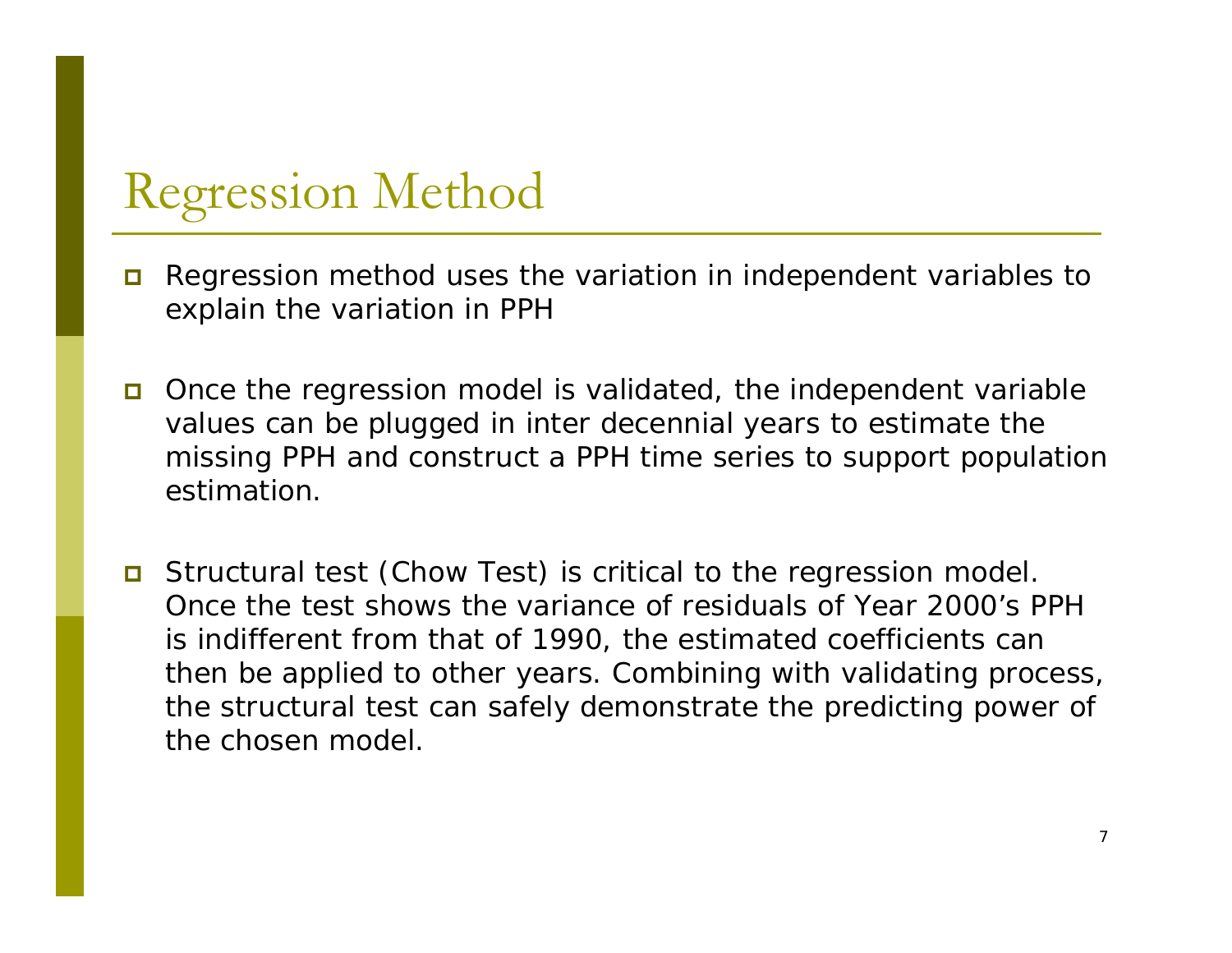## Stepwise Selection using SAS

- $\Box$  Including too many explanatory variables will decrease the degree of freedom, but including fewer important variables may reduce the explanatory power of the model. So, a stepwise selection combining forward selection and backward elimination is applied.
- $\blacksquare$  The rule of forward selection is, adding variables to the model once at a time until no significant variable can be found to increase R-square of the previous model (Default significant level for individual variable is 50%).
- $\Box$  The rule of backward elimination is, deleting unimportant variables (decrease R-square the least or has the highest p-value) from the full model until any variable left is significant at default level (10%).
- $\Box$  Stepwise regression combines features of forward selection and backward elimination, which means, every time we add a variable to the model, we ask whether any of the variables added earlier can be omitted. (Default individual variable's significance level is 15%)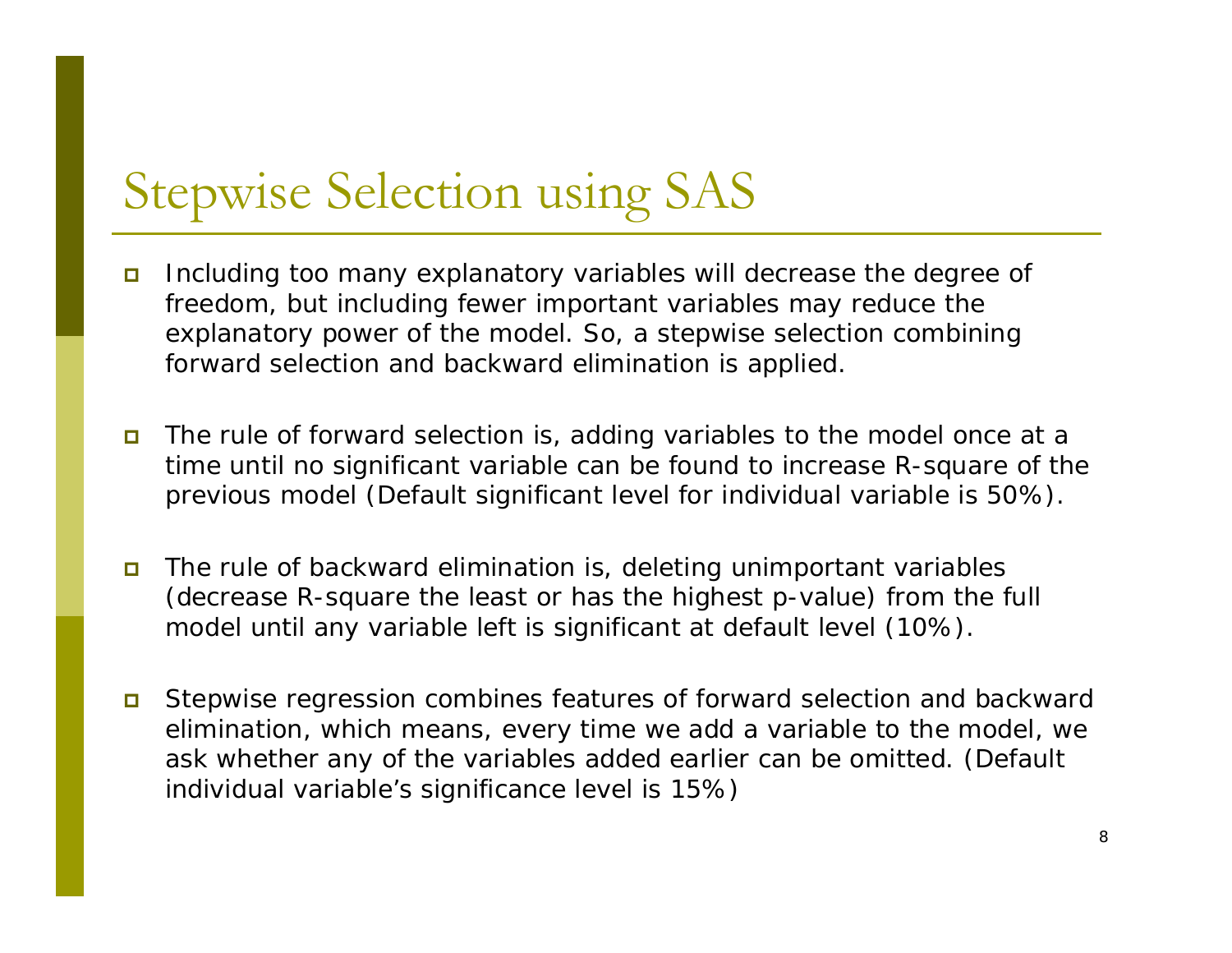#### Data Transformation

- Knowing that PPH is a population count average by housing units, taking log of the count variables may reduce the model variation and increase model stability.
- **n** Moreover, since PPH is a count variable weighted by housing units, weighting independent variables also by housing units may also increase the explanatory power of regression models.
- **D** Weighting variables by housing units may cause another issue. Since housing unit stock data for non-census years are estimates by BBER, it may be inconvenient to use by outside data users, comparing to the access of administrative data.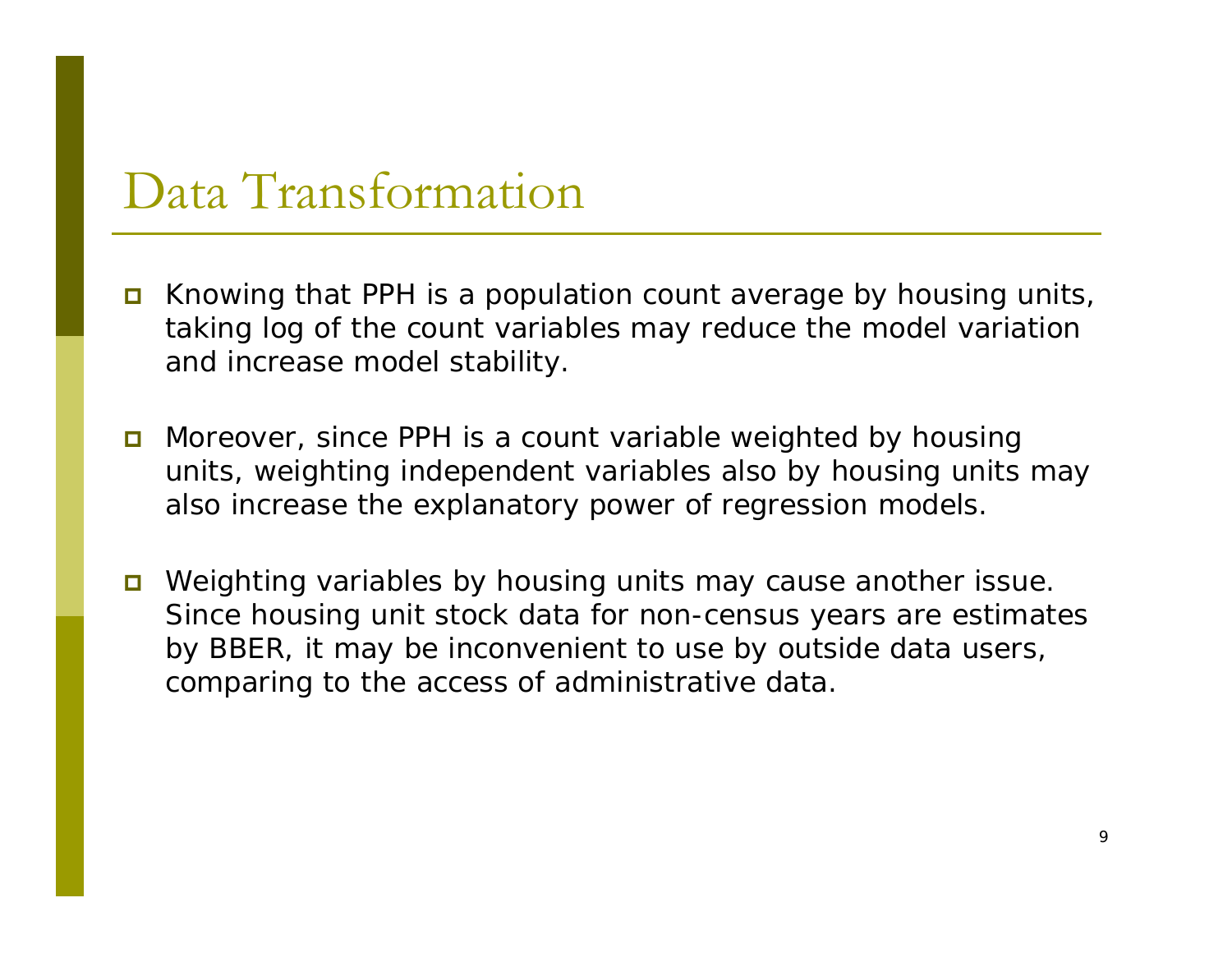# Stepwise Selected Models

|           | <b>Count Model Log Model</b> |            | <b>HU Weighted Model</b> |
|-----------|------------------------------|------------|--------------------------|
| Dep. Var. | <b>PPH</b>                   | <b>PPH</b> | <b>PPH</b>               |
| Ind. Var. | AI                           |            | HUW AI                   |
|           |                              |            | Ln OASDI rw HUW OASDI rw |
|           |                              | Ln_Birth   | HUW Birth                |
|           |                              | Ln G7 9    | <b>HUW G10 12</b>        |
|           |                              | Ln EmpEND  | <b>HUW EmpAVE</b>        |
|           |                              | Ln HispSE  | <b>HUW HispSE</b>        |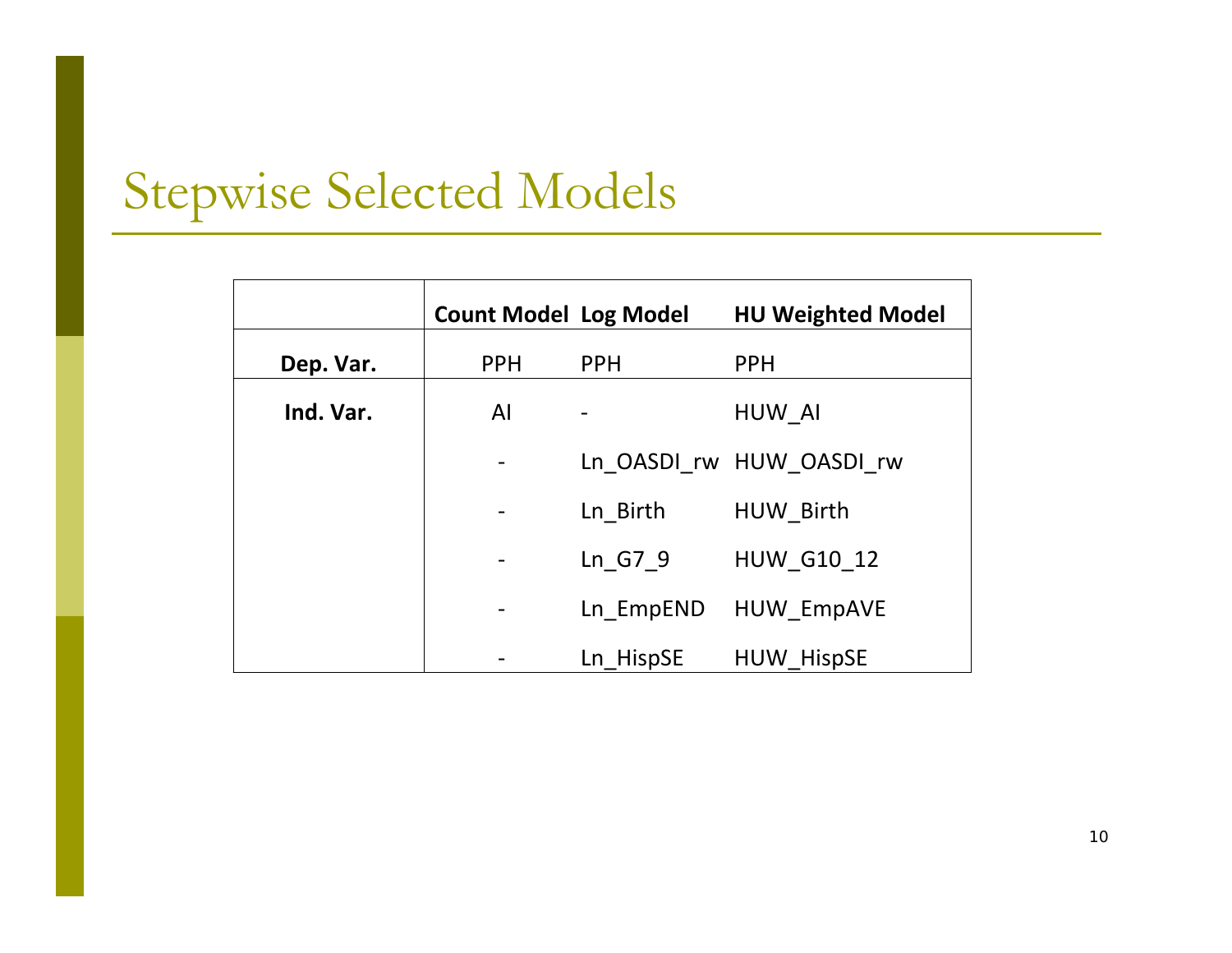# F-Test, AIC/BIC screening

| <b>Model</b>                      | <b>Count Model</b> | Log Model | <b>HU Weighted Model</b> |
|-----------------------------------|--------------------|-----------|--------------------------|
| <b>Pseudo</b><br><b>Chow Test</b> | $-13.15$           | 0.85      | $3.06**$                 |
| <b>AIC Test</b>                   | $-2.97$            | $-4.38$   | $-4.87$                  |
| <b>BIC Test</b>                   | $-79.47$           | $-172.32$ | $-204.22$                |

AIC=2k+n[ln(RSS/n)+1]

 $BIC=n*ln(RSS/n)+k*ln(n)$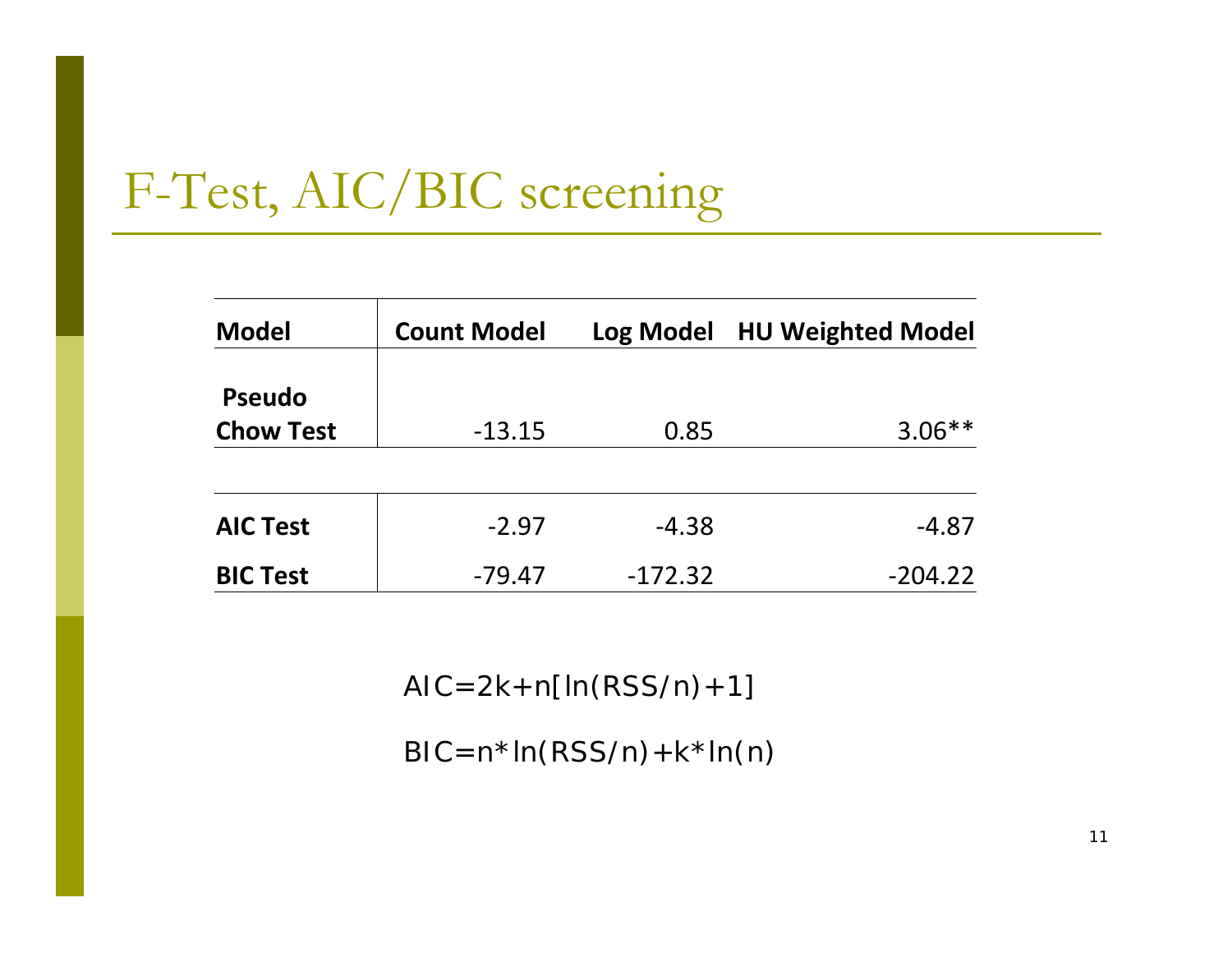# Descriptive Statistics

|                       | Var. Name         | <b>Obs</b> | <b>Mean</b> | S.D. |
|-----------------------|-------------------|------------|-------------|------|
| Dep. Var.             | <b>PPH</b>        | 33         | 2.65        | 0.28 |
|                       | Ln OASDI rw       | 33         | 7.81        | 1.19 |
|                       | Ln Birth          | 33         | 5.72        | 1.58 |
| <b>Log Model</b>      | Ln G7 9           | 33         | 6.97        | 1.37 |
|                       | Ln EmpEND         | 33         | 8.86        | 1.54 |
|                       | Ln HispSE         | 33         | 7.60        | 1.43 |
|                       |                   |            |             |      |
|                       | HUW Indian        | 33         | 0.04        | 0.09 |
|                       | HUW OASDI rw      | 33         | 0.22        | 0.05 |
| HU Weighted HUW Birth |                   | 33         | 0.03        | 0.01 |
| <b>Model</b>          | <b>HUW G10 12</b> | 33         | 0.09        | 0.03 |
|                       | <b>HUW EmpAVE</b> | 33         | 0.63        | 0.23 |
|                       | <b>HUW HispSE</b> | 33         | 0.20        | 0.10 |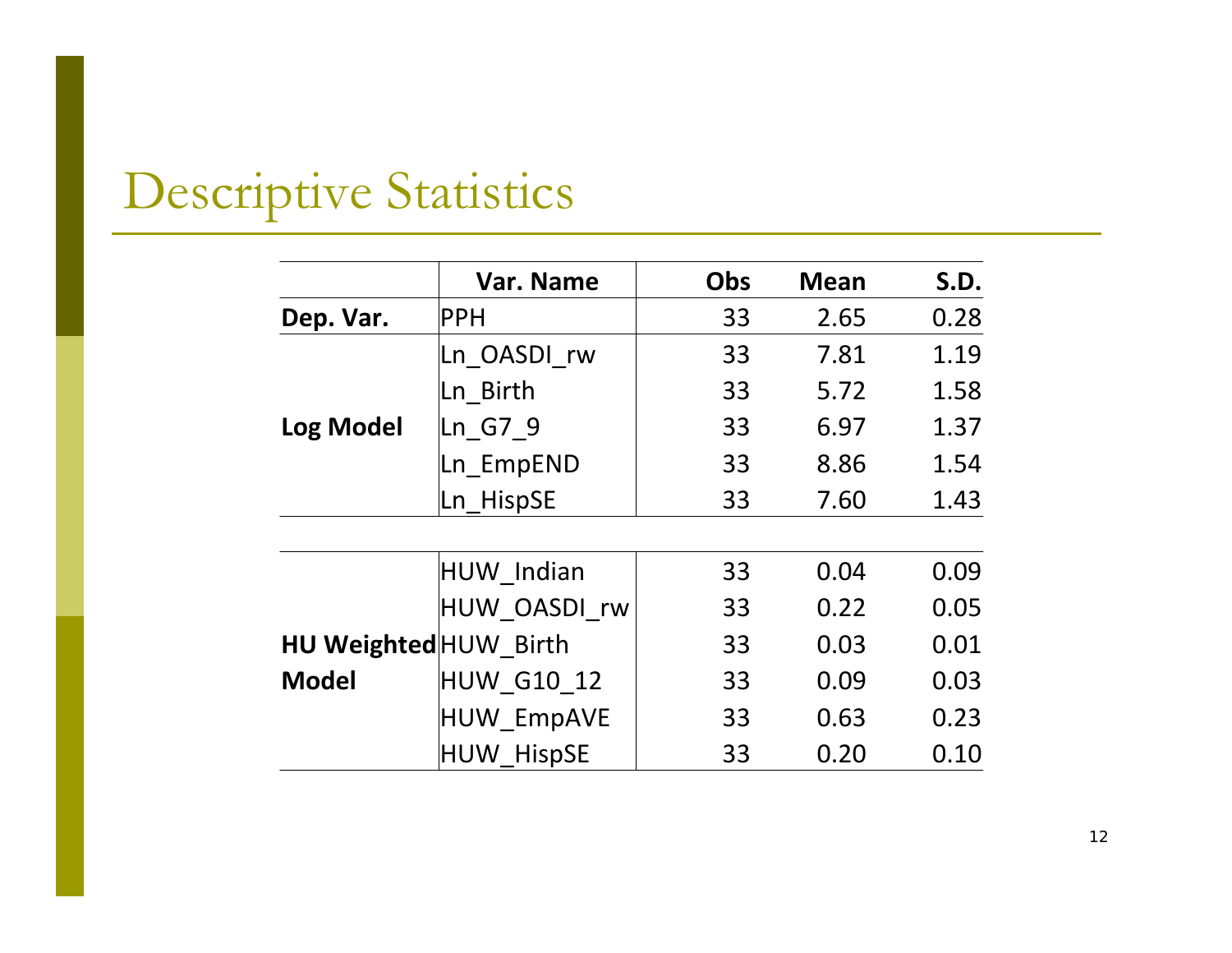# PPH Histogram

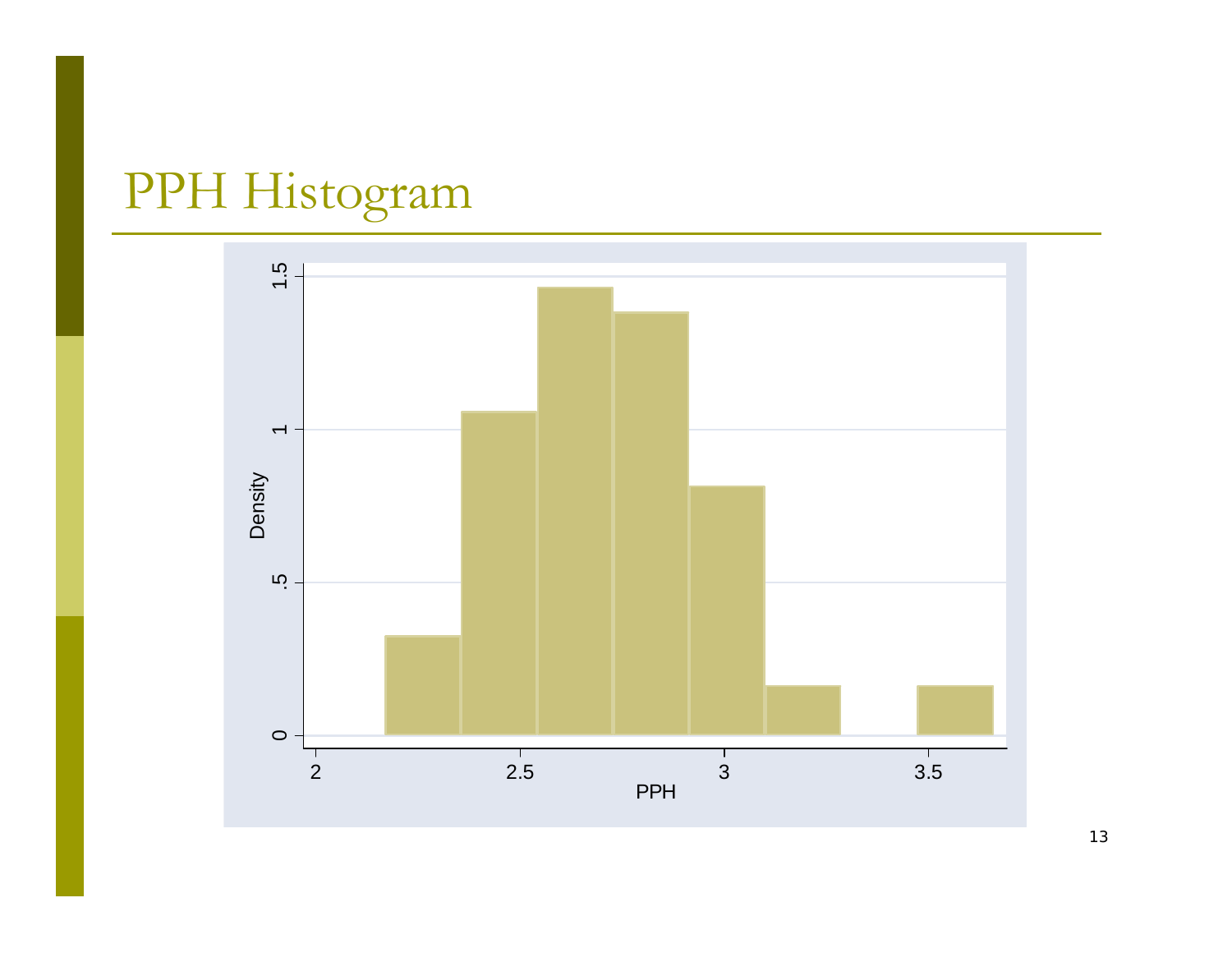### Heteroscedasticity Check Model 1



Log Model Residual Plot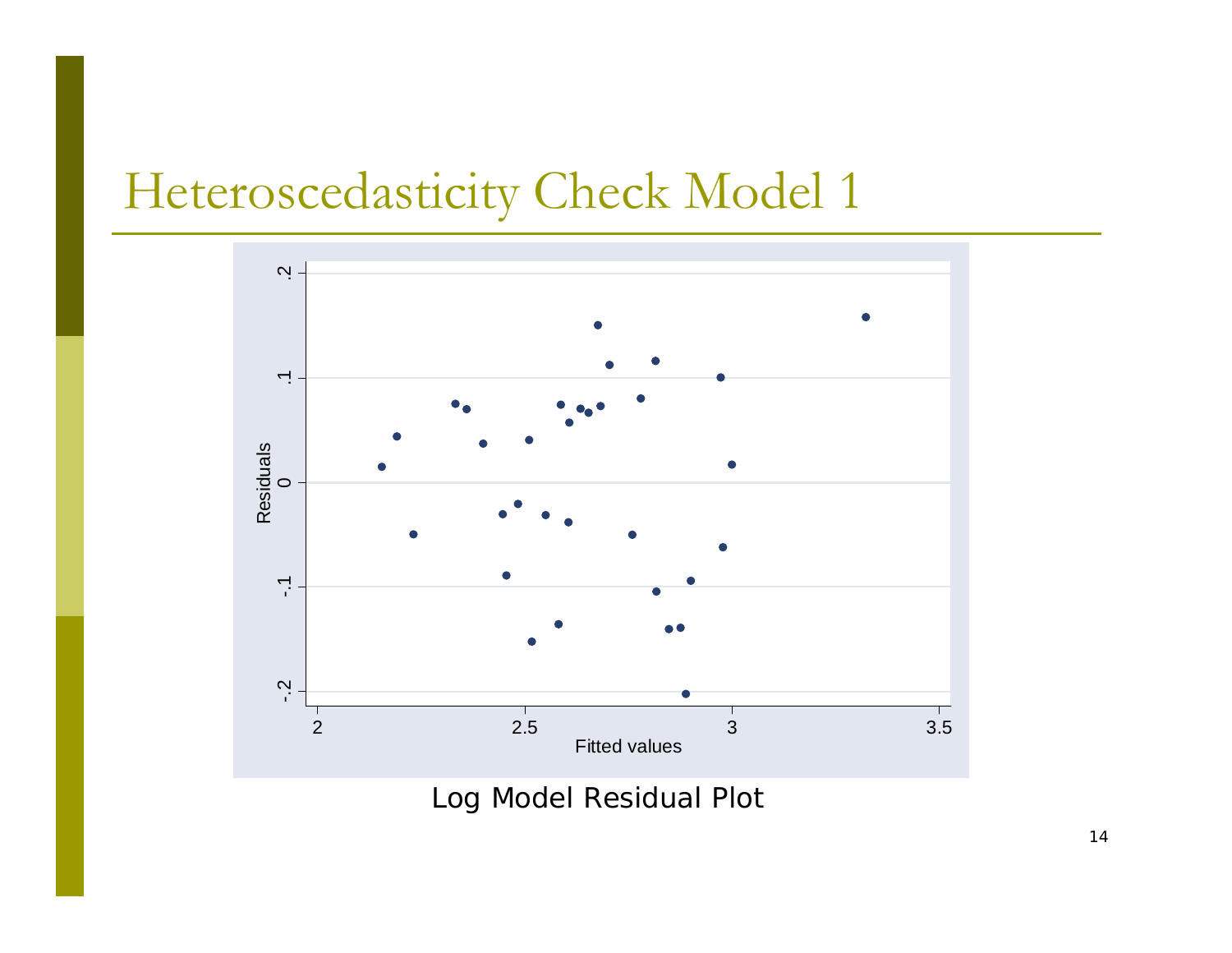### Heteroscedasticity Check Model 2



HU Weighted Model Residual Plot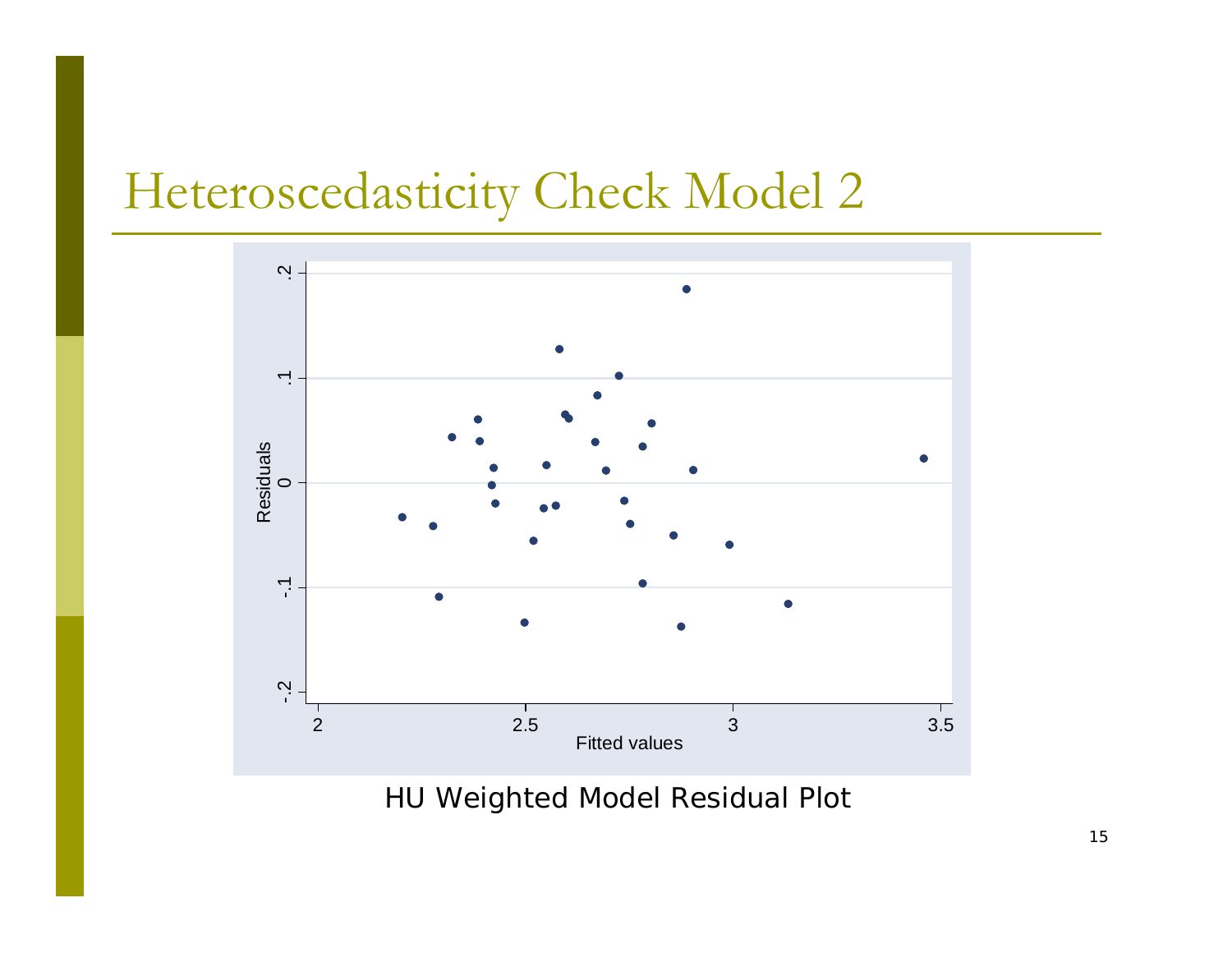#### Estimated Equation

#### Stepwise Selected Log Model

PPH = 4.26386-0.36158\*Ln\_OASDI\_rw+0.54668\*Ln\_Birth+0.19909\*Ln\_G7\_9

 $(0.257)$ \*\*\*  $(0.070)$ \*\*\* (0.084)\*\*\* (0.085)\*\*

-0.28872\*Ln\_EmpEND-0.09882\*Ln\_HispSE

 $(0.083)$ \*\*\*  $(0.039)$ \*\*

 $R^2 = 0.8795$ ,  $F(5,27) = 39.40***$ 

#### Stepwise Selected HU Weighted Model

 $R^2 = 0.9306$ ,  $F(6,26) = 58.15***$  $(0.098)$ \*\*\* $(0.336)$ \*\* (2.409)\*\*\* (0.644)\*\*  $(0.080)$ \*\*\*  $(0.254)$ \*\*\*  $(0.207)$ \* PPH = 2.25202-0.75932\*HUW\_OASDI\_rw+15.49605\*HUW\_Birth+1.52901\*HUW\_G10\_12 -0.22723\*HUW\_EmpAVE+1.00188\*HUW\_Indian+0.40881\*HUW\_HispSE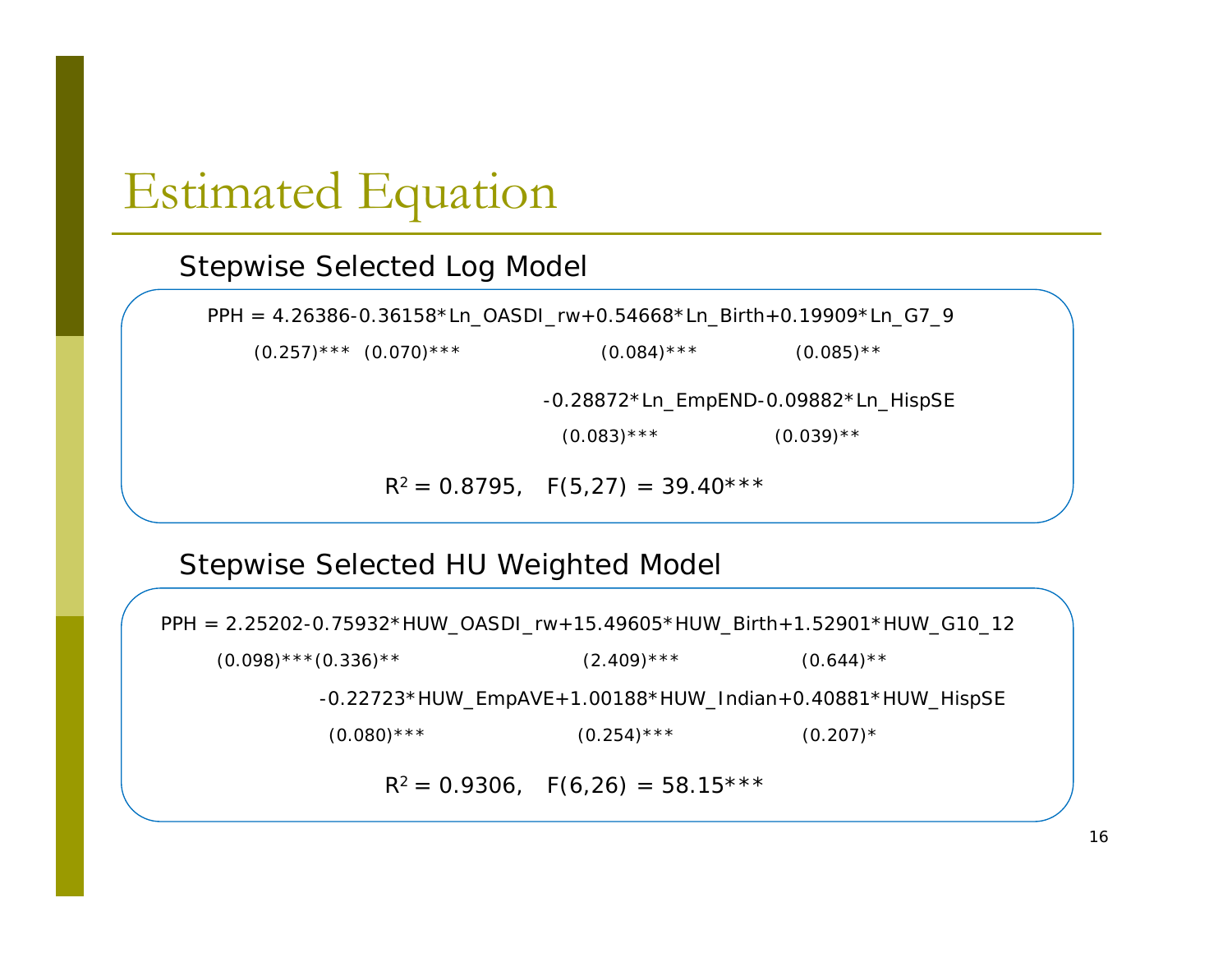#### Validation

- The comparison of the fitted values against original data can tell us how good the model fits the data. But it may not reveal the ability to predict other place or other time spot.
- $\blacksquare$  The model's ability to predict depends on both the model specification and the quality of the data in validating years.
- **E** As we have to use ACS PPH estimates instead of other solid administrative records to validate our models, the differences between the predicted PPH and the ACS estimates may not reveal the true distance to the real PPH values.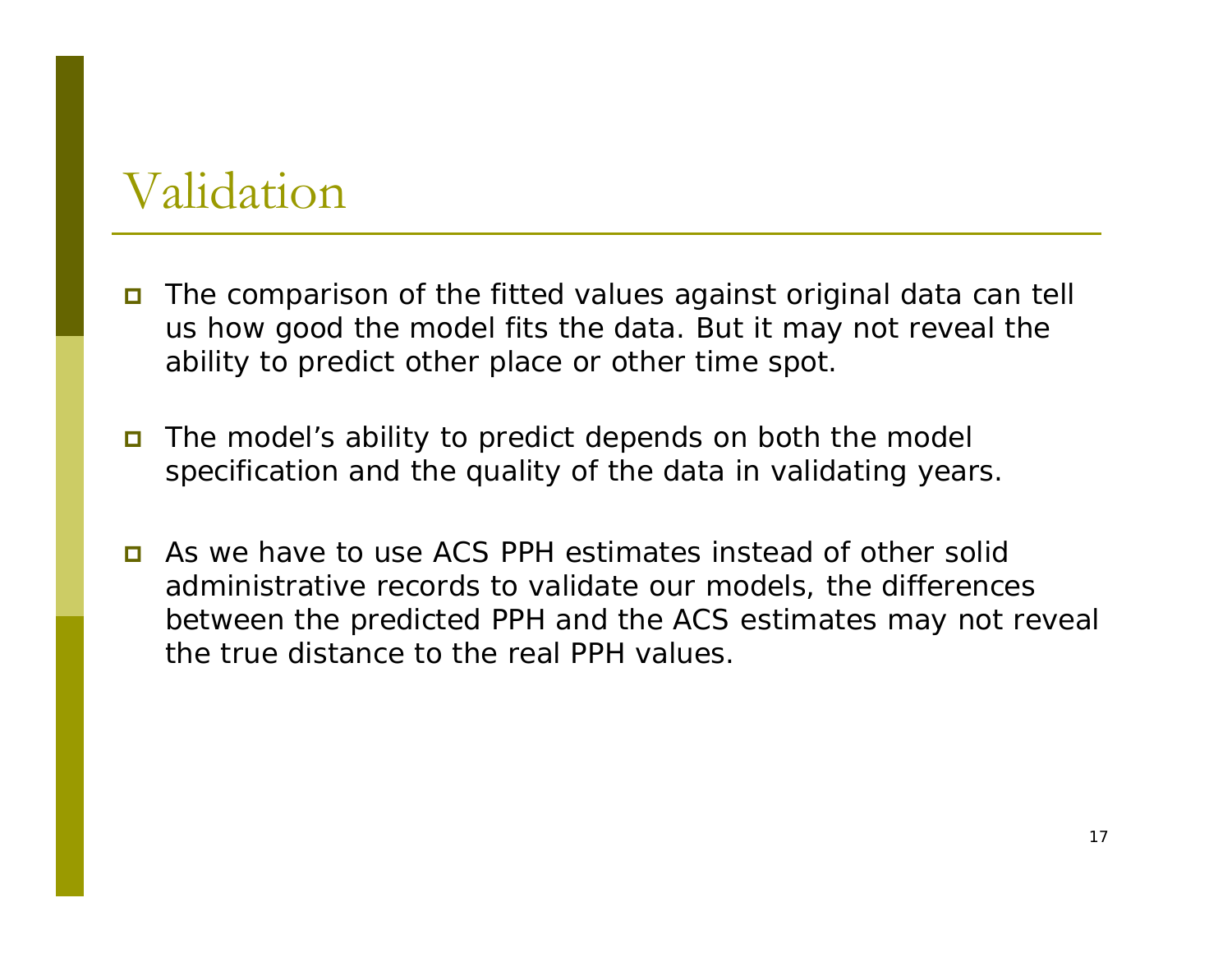# Validation Continued

|             | <b>Log Model</b> |        | <b>HUW Model</b> |           |  |
|-------------|------------------|--------|------------------|-----------|--|
|             | 2000             | 2005   | 2000             | 2005      |  |
| # County    | 33               | 7      | 33               | 7         |  |
| <b>ME</b>   | 0.0001           | 0.0512 | 0.0000           | $-0.0955$ |  |
| <b>MPE</b>  | 0.0011           | 0.0248 | 0.0008           | $-0.0267$ |  |
| <b>MAPE</b> | 0.0304           | 0.0809 | 0.0215           | 0.0657    |  |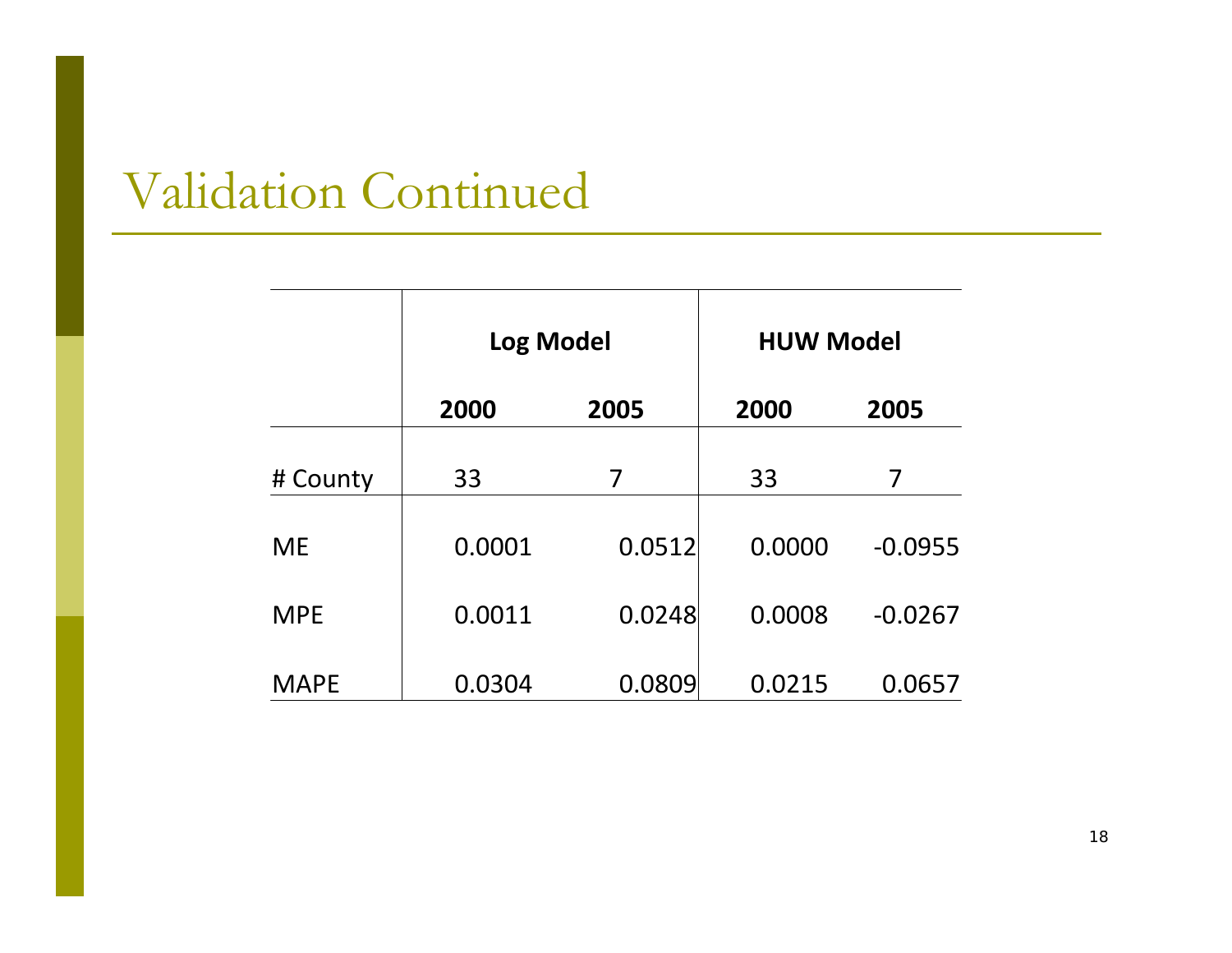### Bayesian Basic Concepts for Simulation

- $\Box$  The basic idea behind Bayesian Modeling is a simple statistic idea: conditional probability.
- $\Box$ Conditional Probability Example: Flu test for 151 students

|  | Flu No Flu            |  |  | Flu No Flu $\vert$                              |  |
|--|-----------------------|--|--|-------------------------------------------------|--|
|  | Test + $ 46$ 15 $ 61$ |  |  | Test + $\vert 0.30 \vert 0.10 \vert 0.40 \vert$ |  |
|  | Test - $  4 86   90$  |  |  | Test - $\vert 0.03 \quad 0.57 \vert 0.60 \vert$ |  |
|  | $50$ $101$ $151$      |  |  | $\vert 0.33 \quad 0.67 \vert 1.00 \vert$        |  |

 $P(T+/F) = 46/50 = 0.30/0.33 = P(T+8F) / P(F)$  $= P(F/T^{+})P(T^{+})/P(F) = (0.3/0.4)^{*}0.4/0.33$ 

 $\Box$  Question: If one student was tested positive, what is his probability to have a real flu?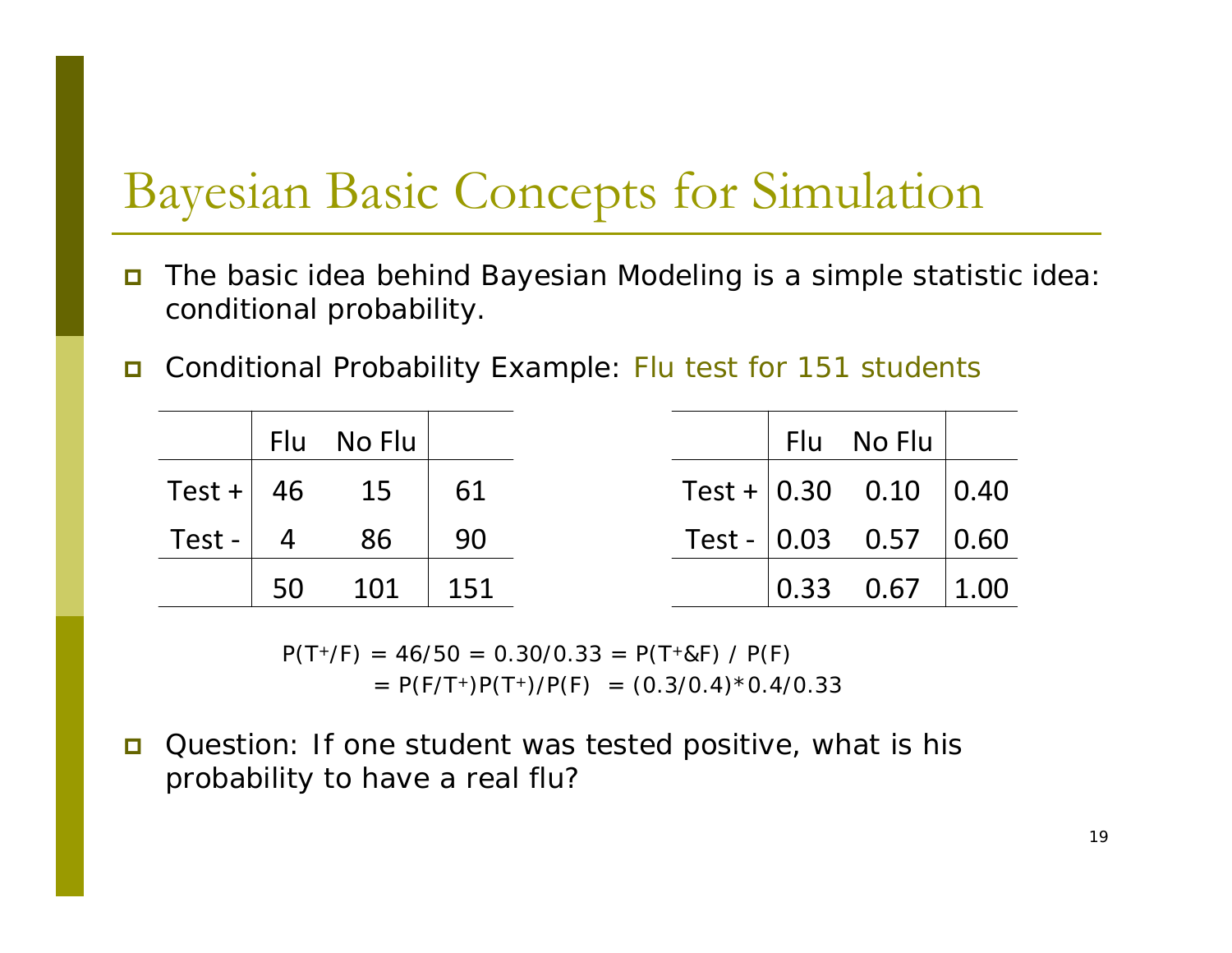#### Parallel Bayesian Question in our Case

 $\Box$  If the predictors are estimated like the equation below, with such a specified variance, what would they really look like once we have more than enough observations?

 $R^2 = 0.8795$ ,  $F(5,27) = 39.40***$  $(0.257)$ \*\*\*  $(0.070)$ \*\*\* (0.084)\*\*\* (0.085)\*\*  $(0.083)$ \*\*\*  $(0.039)$ \*\* PPH = 4.26386-0.36158\*Ln\_OASDI\_rw+0.54668\*Ln\_Birth+0.19909\*Ln\_G7\_9 -0.28872\*Ln\_EmpEND-0.09882\*Ln\_HispSE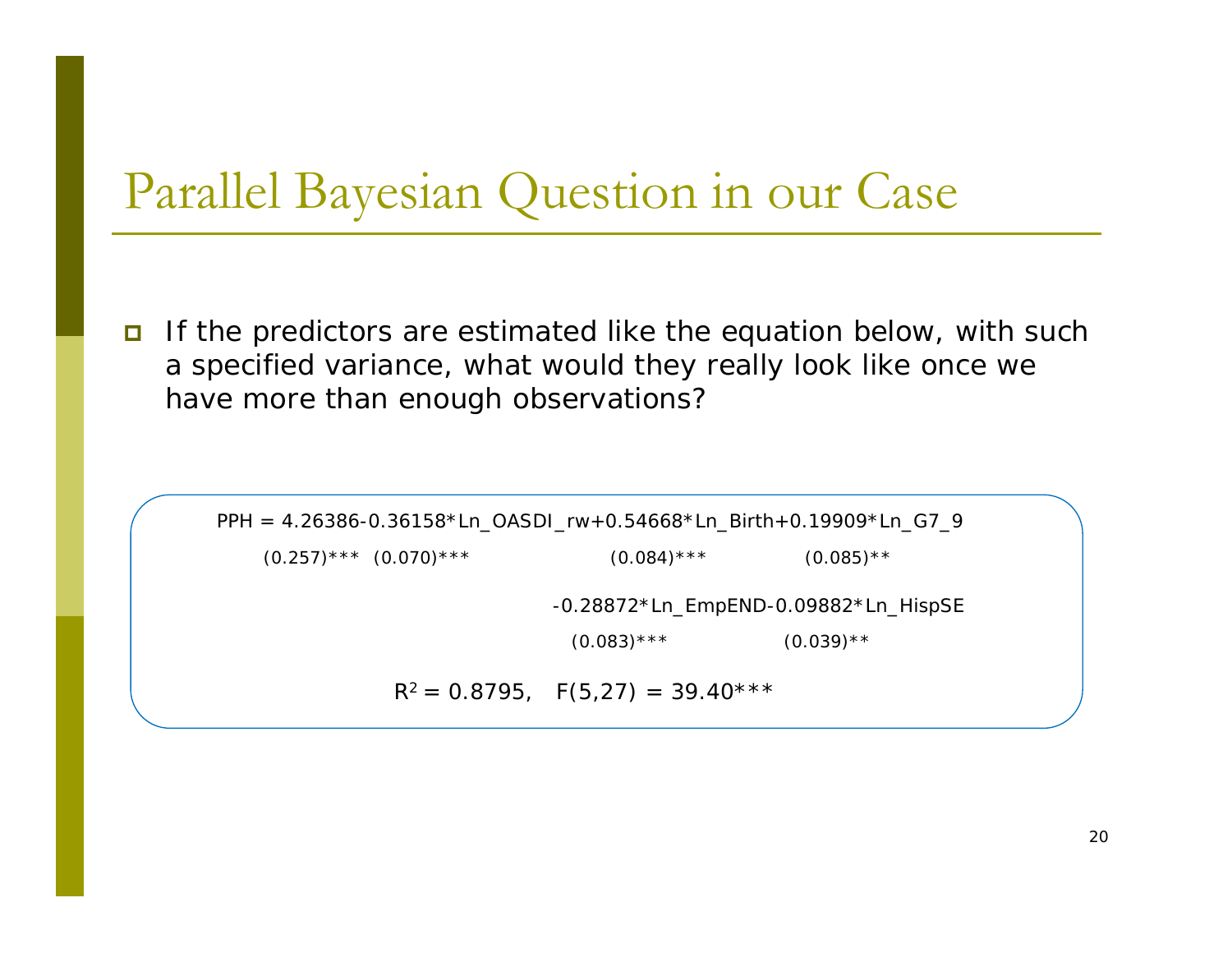### WinBUGS do Bayesian Automatically

- $\Box$ What one needs to do is to specify the model first,
- $\Box$ Input data second, and then
- Specify the prior information and let the program run simulation

The OPEN SOURCE WinBUGS website has a demonstration moviehttp://www.mrc-bsu.cam.ac.uk/bugs/winbugs/contents.shtml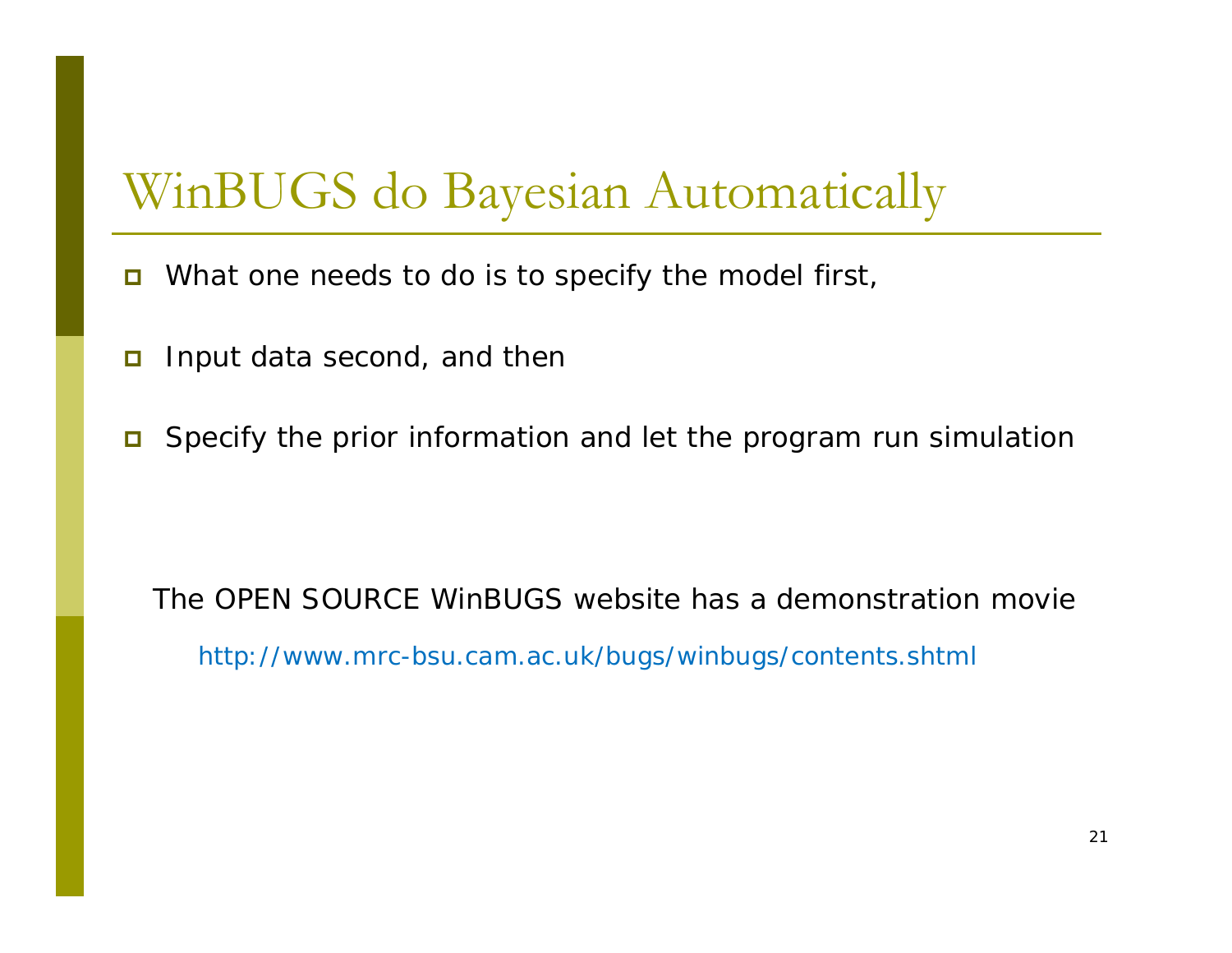# First Try of Bayesian using Prior Estimates

#### Bayesian Simulated Log Model

PPH = 4.267-0.3656\*Ln\_OASDI\_rw+0.5434\*Ln\_Birth+0.2015\*Ln\_G7\_9

 $(0.269)$ \*\*  $(0.072)$ \*\*  $(0.088)$ \*\*  $(0.089)$ \*\*  $(0.089)$ \*\*

-0.2874\*Ln\_EmpEND-0.09627\*Ln\_HispSE

 $(0.086)$ <sup>\*\*</sup>  $(0.040)$ <sup>\*\*</sup>

#### Bayesian Simulated HU Weighted Model

PPH = 2.248-0.7529\*HUW\_OASDI\_rw+15.44\*HUW\_Birth+1.528\*HUW\_G10\_12

 $(0.102)$ \*\*  $(0.352)$ \*\*  $(2.512)$ \*\*  $(0.678)$ \*\*

-0.2209\*HUW\_EmpAVE+0.9972\*HUW\_Indian+0.4116\*HUW\_HispSE

 $(0.084)$ <sup>\*\*</sup>  $(0.268)$ <sup>\*\*</sup>  $(0.218)$ <sup>\*\*</sup>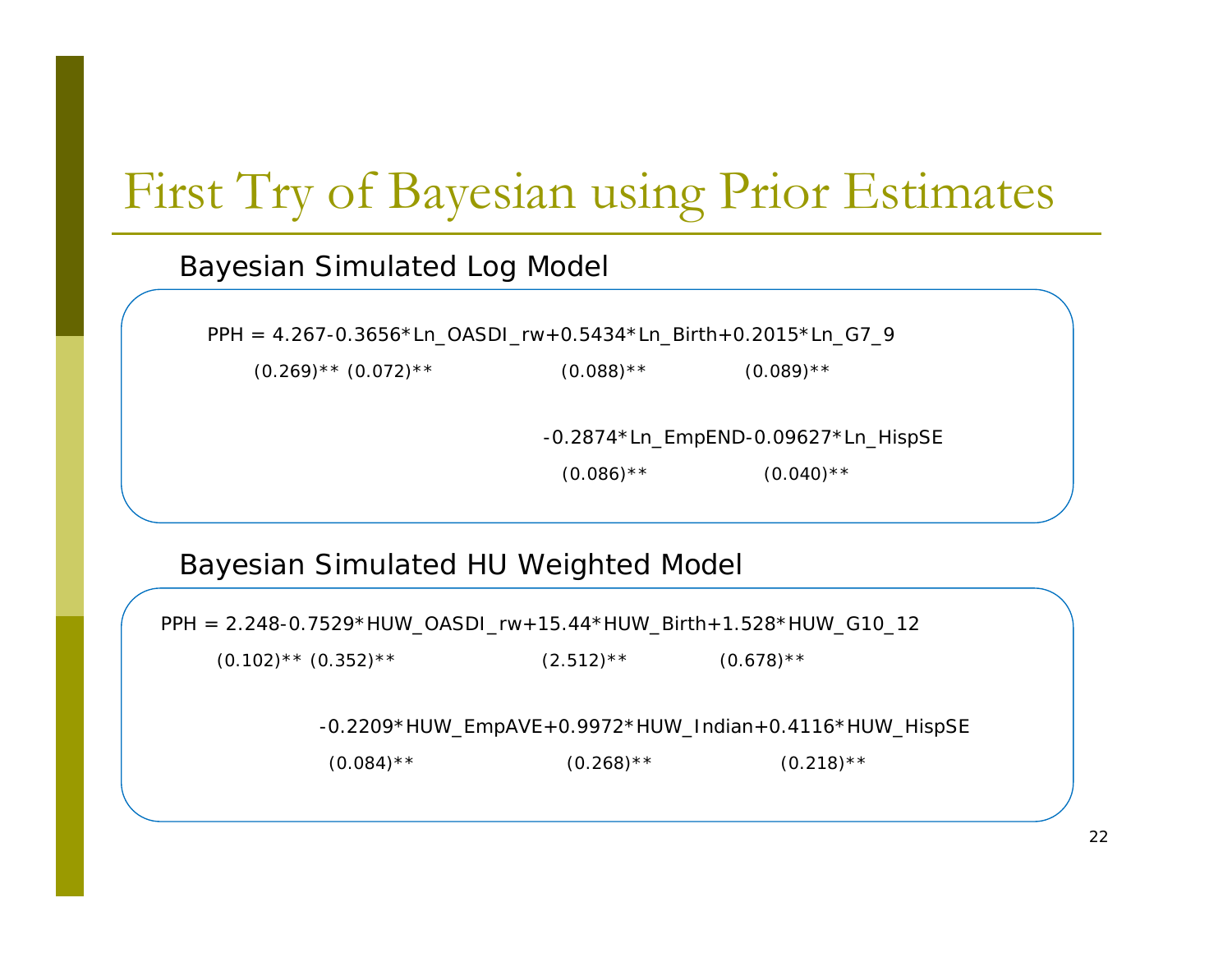# Bayesian Model Validation

|             | <b>Log Model</b> |        |        | <b>HUW Model</b> |  |  |
|-------------|------------------|--------|--------|------------------|--|--|
|             | 2000             | 2005   | 2000   | 2005             |  |  |
| # County    | 33               | 7      | 33     | 7                |  |  |
| <b>ME</b>   | 0.0009           | 0.1199 | 0.0001 | 0.0372           |  |  |
| <b>MPE</b>  | 0.0015           | 0.0496 | 0.0008 | 0.0192           |  |  |
| <b>MAPE</b> | 0.0304           | 0.0890 | 0.0215 | 0.0904           |  |  |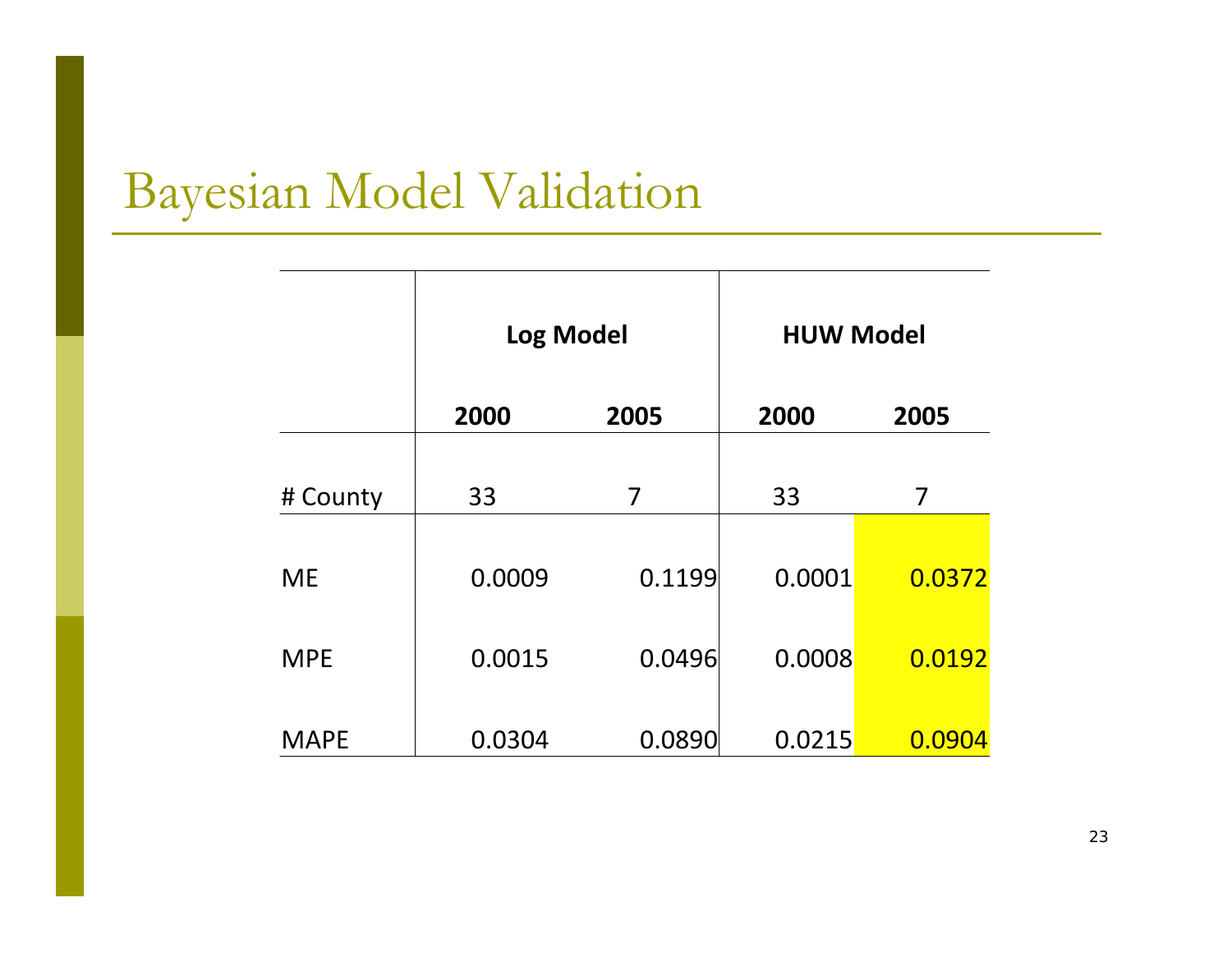# 2005 PPH Sensitivity Analysis

|            | Fitted 2005 | <b>ACS 2005</b> |         | Pop Based on | Pop based on |          |
|------------|-------------|-----------------|---------|--------------|--------------|----------|
| County     | <b>PPH</b>  | <b>PPH</b>      | Diff.   | Fitted       | <b>ACS</b>   | Pop Gap  |
| Bernalillo | 2.55        | 2.37            | 0.18    | 635745       | 591860       | 43885    |
| Dona Ana   | 2.76        | 2.75            | 0.01    | 185340       | 184377       | 964      |
| McKinley   | 3.38        | 2.59            | 0.79    | 66919        | 51308        | 15611    |
| Sandoval   | 2.63        | 2.75            | $-0.12$ | 102224       | 106692       | $-4468$  |
| San Juan   | 3.01        | 3.29            | $-0.28$ | 114344       | 125106       | $-10761$ |
| Santa Fe   | 2.35        | 2.61            | $-0.26$ | 124332       | 137805       | $-13473$ |
| Valencia   | 2.68        | 2.74            | $-0.06$ | 65523        | 67108        | $-1585$  |

Total 30173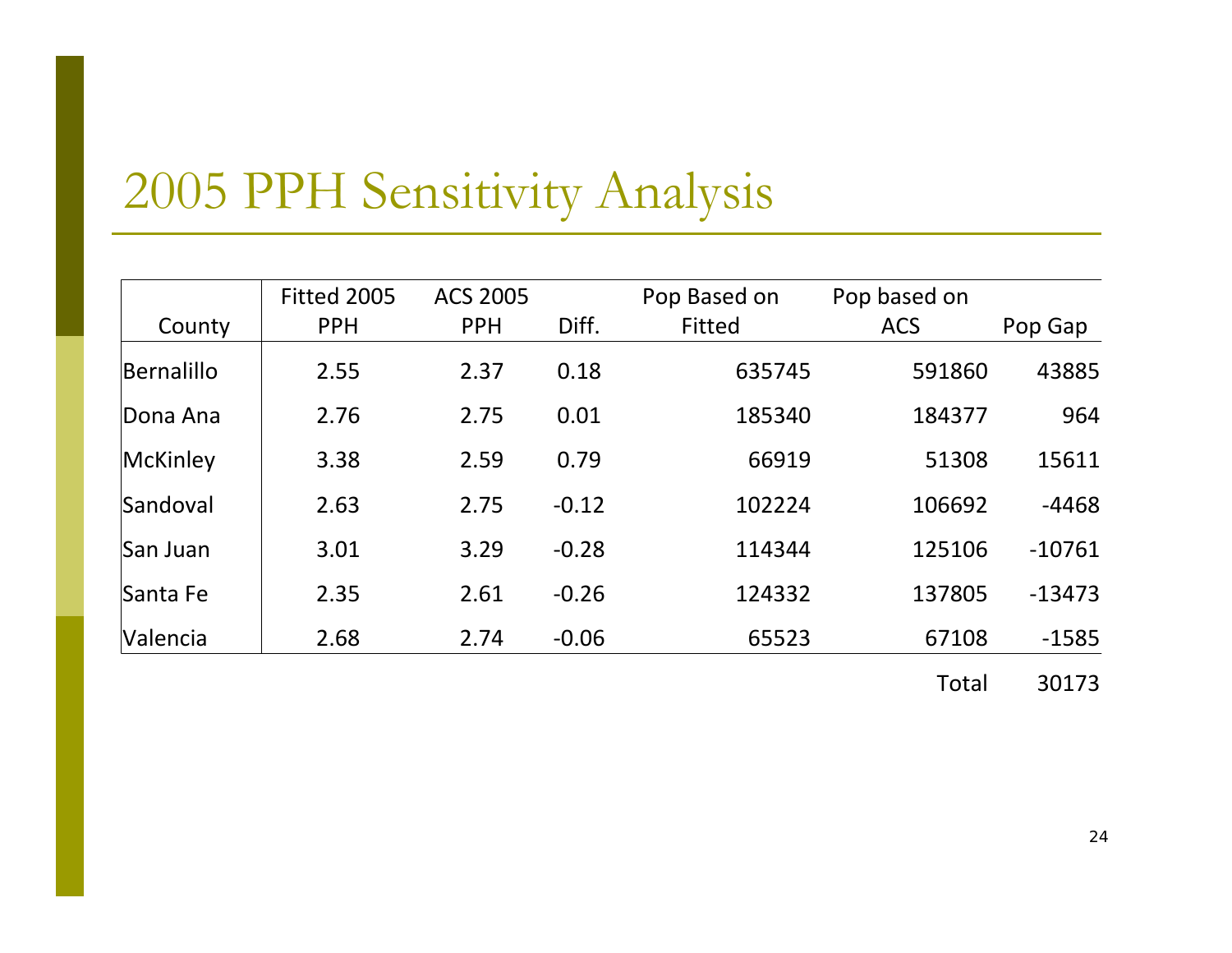### Future Work for Model Specification

- $\Box$  Look for previous census year data that can be used in regression models
- $\Box$ Compare fitted values to BBER Pop estimates.
- П Use only those 7 MSA counties to do a structural change test.
- $\Box$ Use ACS 2006 data as reference instead of 2005 data.
- $\Box$ Try simultaneous equations